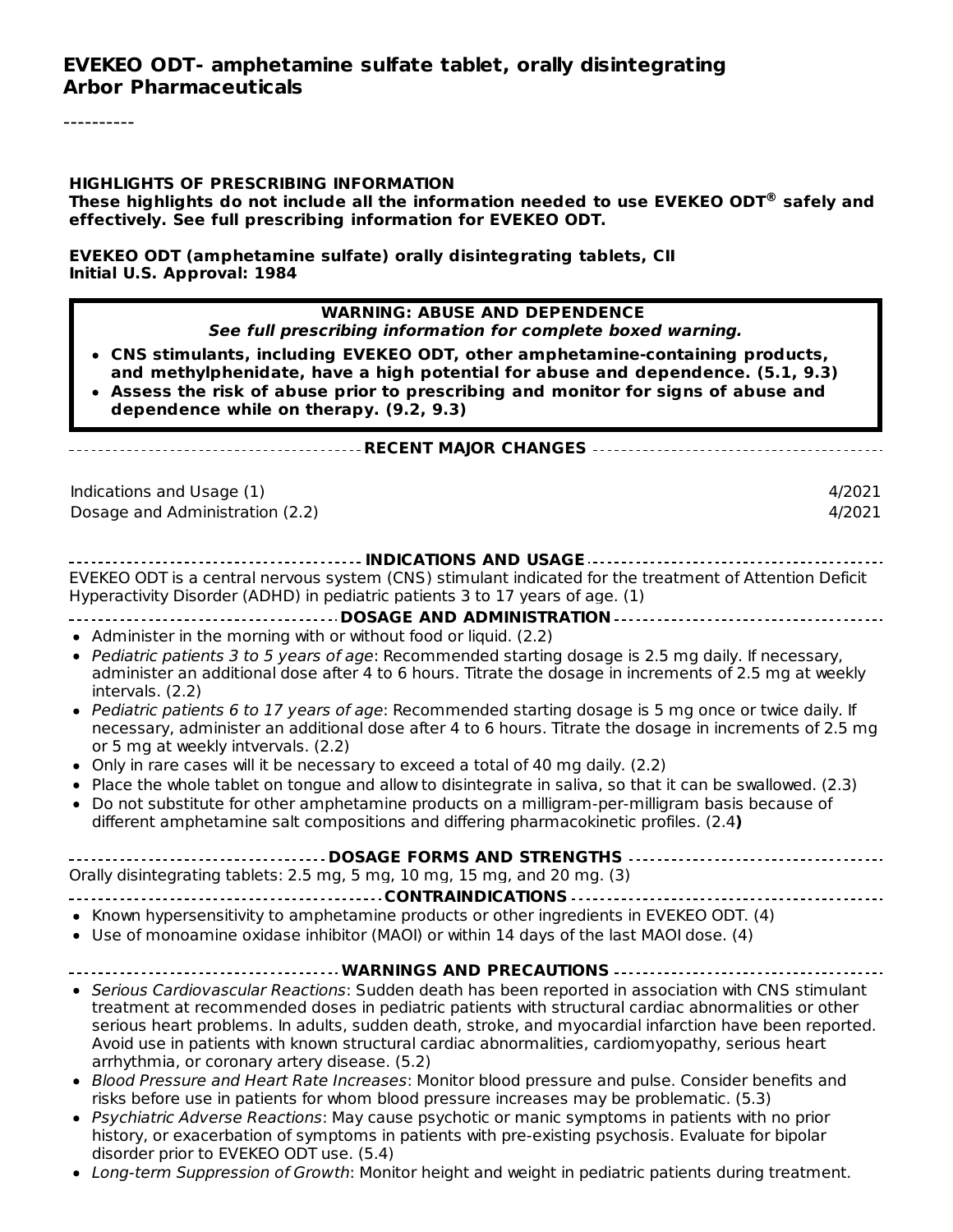Long-term Suppression of Growth: Monitor height and weight in pediatric patients during treatment.  $(5.5)$ 

- Seizures: May lower the convulsive threshold. If a seizure occurs, discontinue EVEKEO ODT. (5.6)
- Peripheral Vasculopathy, including Raynaud's Phenomenon: Stimulants used to treat ADHD are associated with peripheral vasculopathy, including Raynaud's phenomenon. Careful observation for digital changes is necessary during treatment with ADHD stimulants. (5.7)
- Serotonin Syndrome: Increased risk when co-administered with serotonergic agents (e.g., SSRIs, SNRIs, triptans), but also during overdosage situations. If it occurs, discontinue EVEKEO ODT and initiate supportive treatment. (5.8)

**ADVERSE REACTIONS** Most common adverse reactions (incidence ≥4% and at a rate at least twice placebo) in pediatric patients are: decreased appetite and insomnia. (6)

#### **To report SUSPECTED ADVERSE REACTIONS, contact Arbor Pharmaceuticals, LLC at 1-866- 516-4950 or FDA at 1-800-FDA-1088 or www.fda.gov/medwatch.**

**DRUG INTERACTIONS** Acidifying and Alkalinizing Agents: Agents that alter GI and urinary pH can alter blood levels of amphetamine. Acidifying agents (GI and urinary) can decrease amphetamine blood levels, while alkalinizing agents (GI and urinary) can increase amphetamine blood levels. Adjust EVEKEO ODT dosage accordingly. (2.5, 7.1)

#### **USE IN SPECIFIC POPULATIONS**

- Pregnancy: May cause fetal harm.  $(8.1)$
- Lactation: Breastfeeding not recommended. (8.2)

#### **See 17 for PATIENT COUNSELING INFORMATION and Medication Guide.**

**Revised: 2/2022**

#### **FULL PRESCRIBING INFORMATION: CONTENTS\* WARNING: ABUSE AND DEPENDENCE**

#### **1 INDICATIONS AND USAGE**

#### **2 DOSAGE AND ADMINISTRATION**

- 2.1 Pre-treatment Screening
- 2.2 Dosage Information
- 2.3 Administration Instructions
- 2.4 Switching from Other Amphetamine Products
- 2.5 Dosage Modifications Due to Drug Interactions

#### **3 DOSAGE FORMS AND STRENGTHS**

#### **4 CONTRAINDICATIONS**

#### **5 WARNINGS AND PRECAUTIONS**

- 5.1 Potential for Abuse and Dependence
- 5.2 Serious Cardiovascular Reactions
- 5.3 Blood Pressure and Heart Rate Increases
- 5.4 Psychiatric Adverse Reactions
- 5.5 Long-Term Suppression of Growth
- 5.6 Seizures
- 5.7 Peripheral Vasculopathy, including Raynaud's Phenomenon
- 5.8 Serotonin Syndrome

#### **6 ADVERSE REACTIONS**

- 6.1 Clinical Trials Experience
- 6.2 Postmarketing Experience

#### **7 DRUG INTERACTIONS**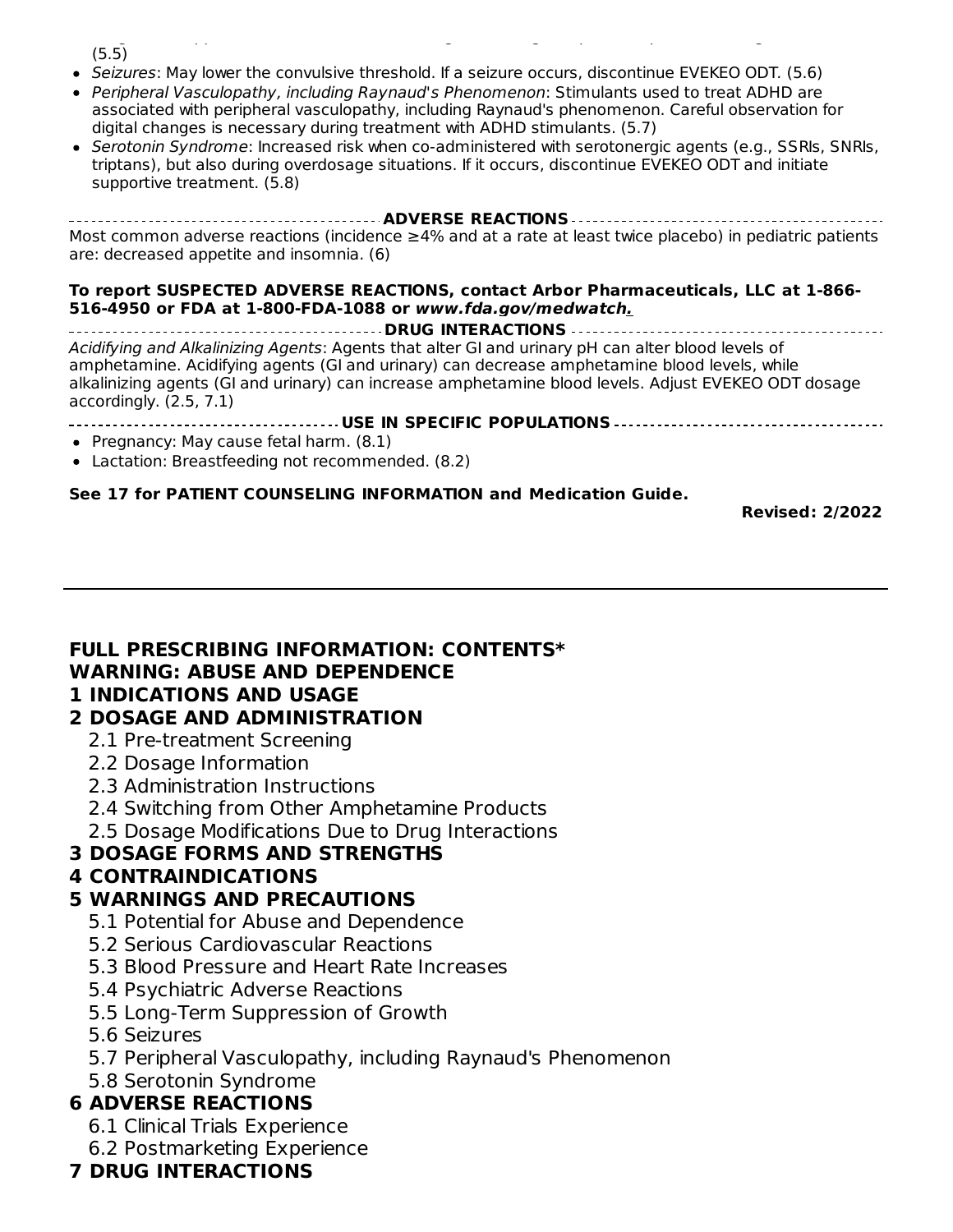- 7.1 Drugs Having Clinically Important Interactions with Amphetamines
- 7.2 Drug-Laboratory Test Interactions

## **8 USE IN SPECIFIC POPULATIONS**

- 8.1 Pregnancy
- 8.2 Lactation
- 8.4 Pediatric Use
- 8.5 Geriatric Use

## **9 DRUG ABUSE AND DEPENDENCE**

- 9.1 Controlled Substance
- 9.2 Abuse
- 9.3 Dependence
- **10 OVERDOSAGE**

#### **11 DESCRIPTION**

## **12 CLINICAL PHARMACOLOGY**

- 12.1 Mechanism of Action
- 12.2 Pharmacodynamics
- 12.3 Pharmacokinetics

# **13 NONCLINICAL TOXICOLOGY**

- 13.1 Carcinogenesis, Mutagenesis, Impairment of Fertility
- 13.2 Animal Toxicology and/or Pharmacology

#### **14 CLINICAL STUDIES**

## **16 HOW SUPPLIED/STORAGE AND HANDLING**

#### **17 PATIENT COUNSELING INFORMATION**

 $\ast$  Sections or subsections omitted from the full prescribing information are not listed.

## **FULL PRESCRIBING INFORMATION**

## **WARNING: ABUSE AND DEPENDENCE**

**CNS stimulants, including EVEKEO ODT, other amphetamine-containing products, and methylphenidate, have a high potential for abuse and dependence. Assess the risk of abuse prior to prescribing and monitor for signs of abuse and dependence while on therapy [see Warnings and Precautions (5.1), and Drug Abuse and Dependence (9.2, 9.3)].**

## **1 INDICATIONS AND USAGE**

EVEKEO ODT is indicated for the treatment of Attention Deficit Hyperactivity Disorder (ADHD) in pediatric patients 3 to 17 years of age.

## **2 DOSAGE AND ADMINISTRATION**

## **2.1 Pre-treatment Screening**

Prior to treating patients with EVEKEO ODT, assess for the presence of cardiac disease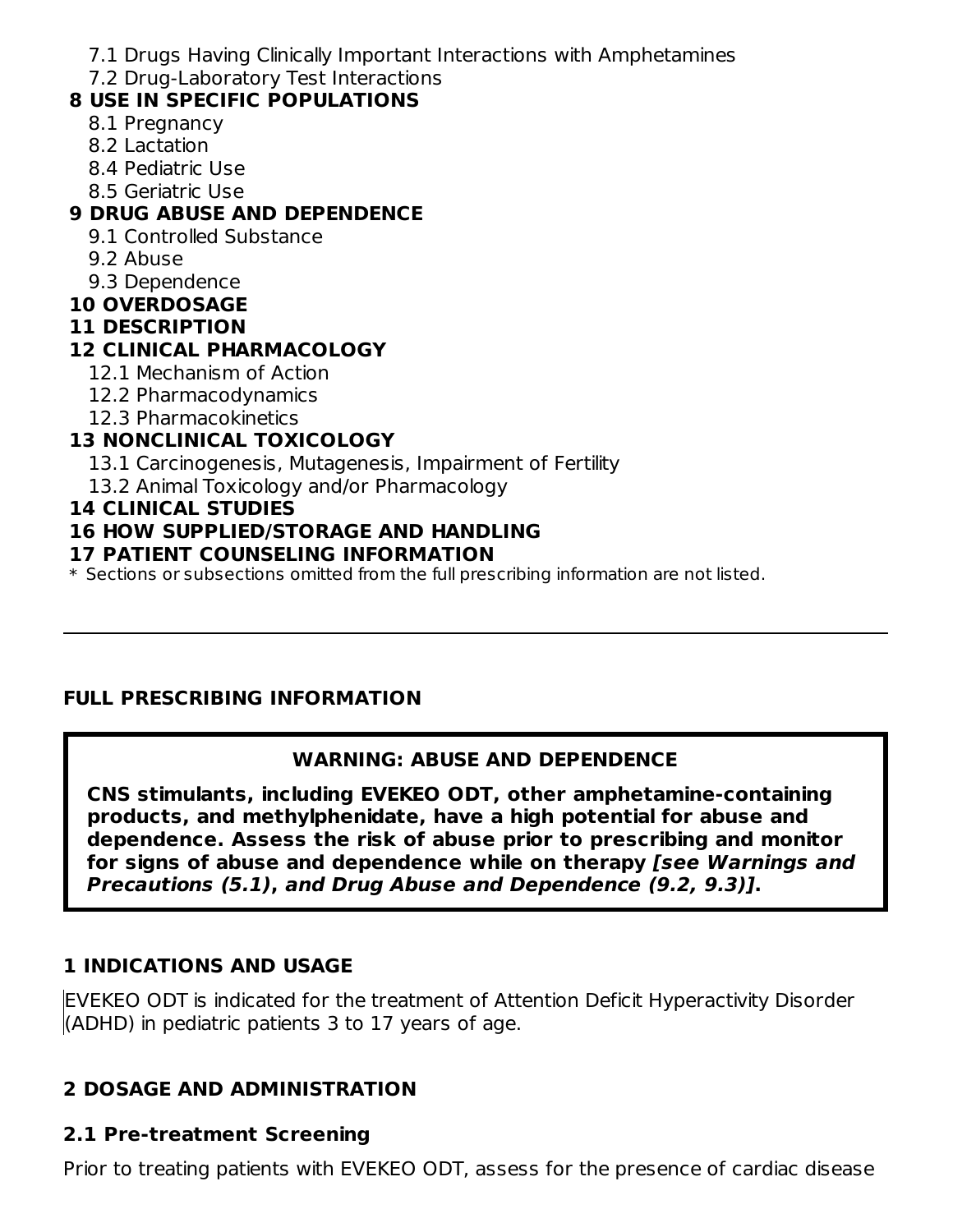(i.e., perform a careful history, family history of sudden death or ventricular arrhythmia, and physical exam) [see Warnings and Precautions (5.2)].

Assess the risk of abuse prior to prescribing and monitor for signs of abuse and dependence while on therapy. Maintain careful prescription records, educate patients about abuse, monitor for signs of abuse and overdose, and periodically re-evaluate the need for EVEKEO ODT use [see Warnings and Precautions (5.1), and Drug Abuse and Dependence (9)].

## **2.2 Dosage Information**

Administer EVEKEO ODT orally in the morning with or without food or liquid.

#### Pediatric Patients 3 to 5 years of age

The recommended starting dosage is 2.5 mg daily. If necessary, administer an additional dose after 4 to 6 hours. Titrate the dosage in increments of 2.5 mg at weekly intervals depending on response and tolerability.

#### Pediatric Patients 6 to 17 years of age

The recommended starting dosage is 5 mg once or twice daily. If necessary, administer an additional dose after 4 to 6 hours. Titrate the dosage in increments of 2.5 mg or 5 mg at weekly intervals depending on response and tolerability.

Only in rare cases will it be necessary to exceed a total of 40 mg daily.

Where possible, drug administration should be interrupted occasionally to determine if there is a recurrence of behavioral symptoms sufficient to require continued therapy.

Amphetamine should be administered at the lowest effective dosage and dosage should be individually adjusted.

## **2.3 Administration Instructions**

Instruct the patient or caregiver on the following administration instructions:

- Do not remove the tablet from the blister pack until just prior to dosing. Do not store the tablet for future use.
- Use dry hands to open the blister.
- Remove the tablet by pushing it through the back of the foil-lined blister pack.
- As soon as the blister is opened, remove the tablet and place the tablet on the patient's tongue.
- Place the whole tablet on the tongue and allow it to disintegrate without chewing or crushing.
- The tablet will disintegrate in saliva so that it can be swallowed. No liquid is needed to take the tablet. The tablet can be actively moved around between the tongue and the roof of the mouth until it disintegrates.

# **2.4 Switching from Other Amphetamine Products**

Switching from EVEKEO to EVEKEO ODT can be done on a milligram-per-milligram basis.

When switching from other amphetamine products, discontinue treatment and titrate with EVEKEO ODT using the titration schedule above. Do not substitute for other amphetamine products on a milligram-per-milligram basis because of different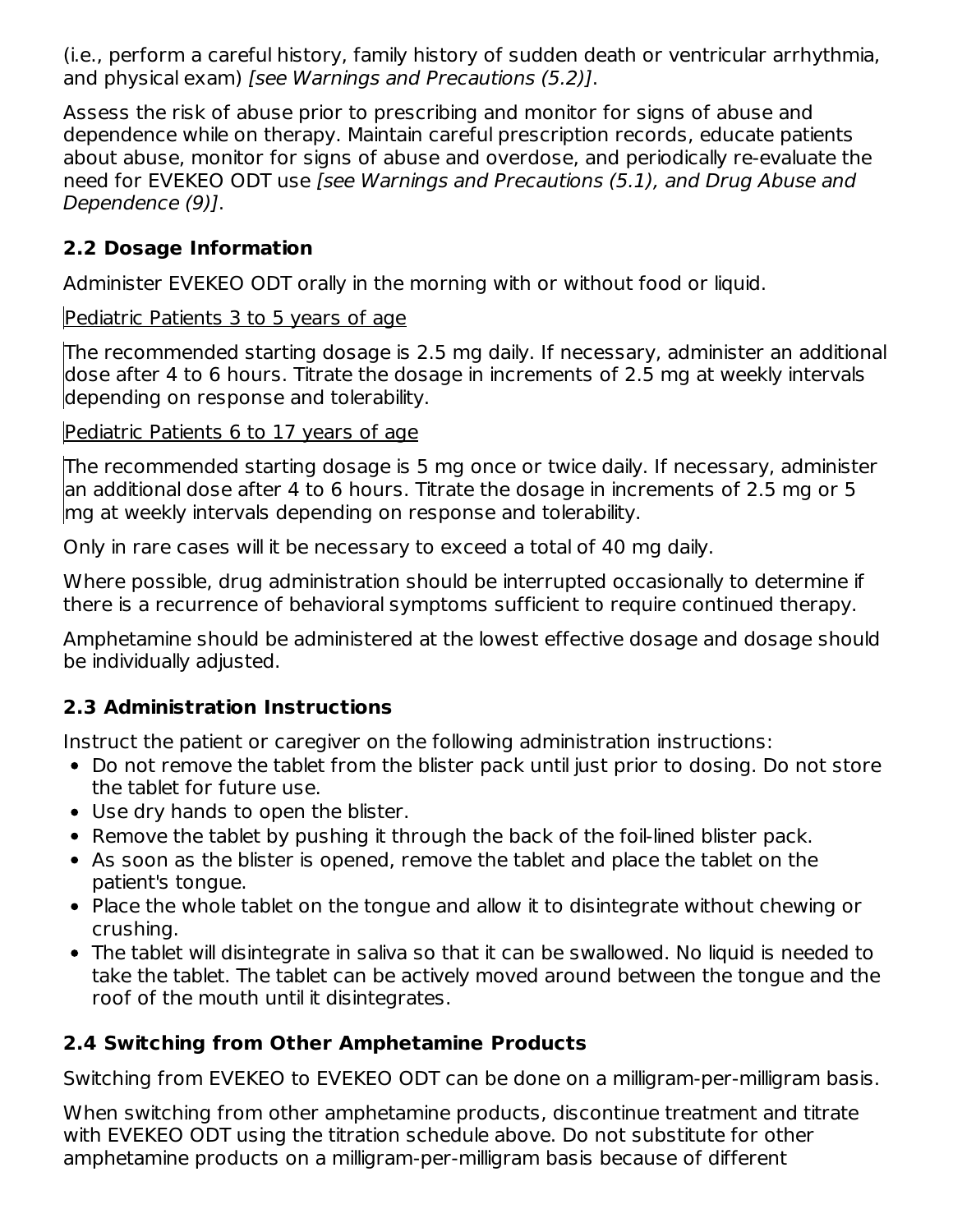amphetamine salt compositions and differing pharmacokinetic profiles (see Description (11), Clinical Pharmacology (12.3)].

## **2.5 Dosage Modifications Due to Drug Interactions**

Agents that alter urinary pH can impact urinary excretion and alter blood levels of amphetamine. Acidifying agents (e.g., ascorbic acid) decrease blood levels, while alkalinizing agents (e.g., sodium bicarbonate) increase blood levels. Adjust EVEKEO ODT dosage accordingly [see Drug Interactions (7.1)].

## **3 DOSAGE FORMS AND STRENGTHS**

EVEKEO ODT (amphetamine sulfate) orally disintegrating tablets are supplied as follows:

- 2.5 mg: white to off-white, round, flat-faced radius-edged tablet with "2" on one side and "E" on the other.
- 5 mg: white to off-white, round, flat-faced radius-edged tablet with "5" on one side and "EVI" on the other.
- 10 mg: white to off-white, round, flat-faced radius-edged tablet with "10" on one side and "EVI" on the other.
- 15 mg: white to off-white, round, flat-faced radius-edged tablet with "15" on one side and "EVI" on the other.
- 20 mg: white to off-white, round, flat-faced radius-edged tablet with "20" on one side and "EVI" on the other.

# **4 CONTRAINDICATIONS**

EVEKEO ODT is contraindicated in patients:

- With known hypersensitivity to amphetamine, or other components of EVEKEO ODT. Hypersensitivity reactions such as angioedema and anaphylactic reactions have been reported in patients treated with other amphetamine products [see Adverse Reactions (6.2)].
- Receiving concomitant treatment with monoamine oxidase inhibitors (MAOIs), or within 14 days following discontinuation of treatment with an MAOI (including MAOIs such as linezolid or intravenous methylene blue), because of an increased risk of hypertensive crisis [see Warnings and Precautions (5.8), Drug Interactions (7.1)].

## **5 WARNINGS AND PRECAUTIONS**

## **5.1 Potential for Abuse and Dependence**

CNS stimulants, including EVEKEO ODT, other amphetamine-containing products, and methylphenidate, have a high potential for abuse and dependence. Assess the risk of abuse prior to prescribing and monitor for signs of abuse and dependence while on therapy [see Drug Abuse and Dependence (9.2, 9.3)].

## **5.2 Serious Cardiovascular Reactions**

Sudden death, stroke, and myocardial infarction have been reported in adults with CNS stimulant treatment at recommended doses. Sudden death has been reported in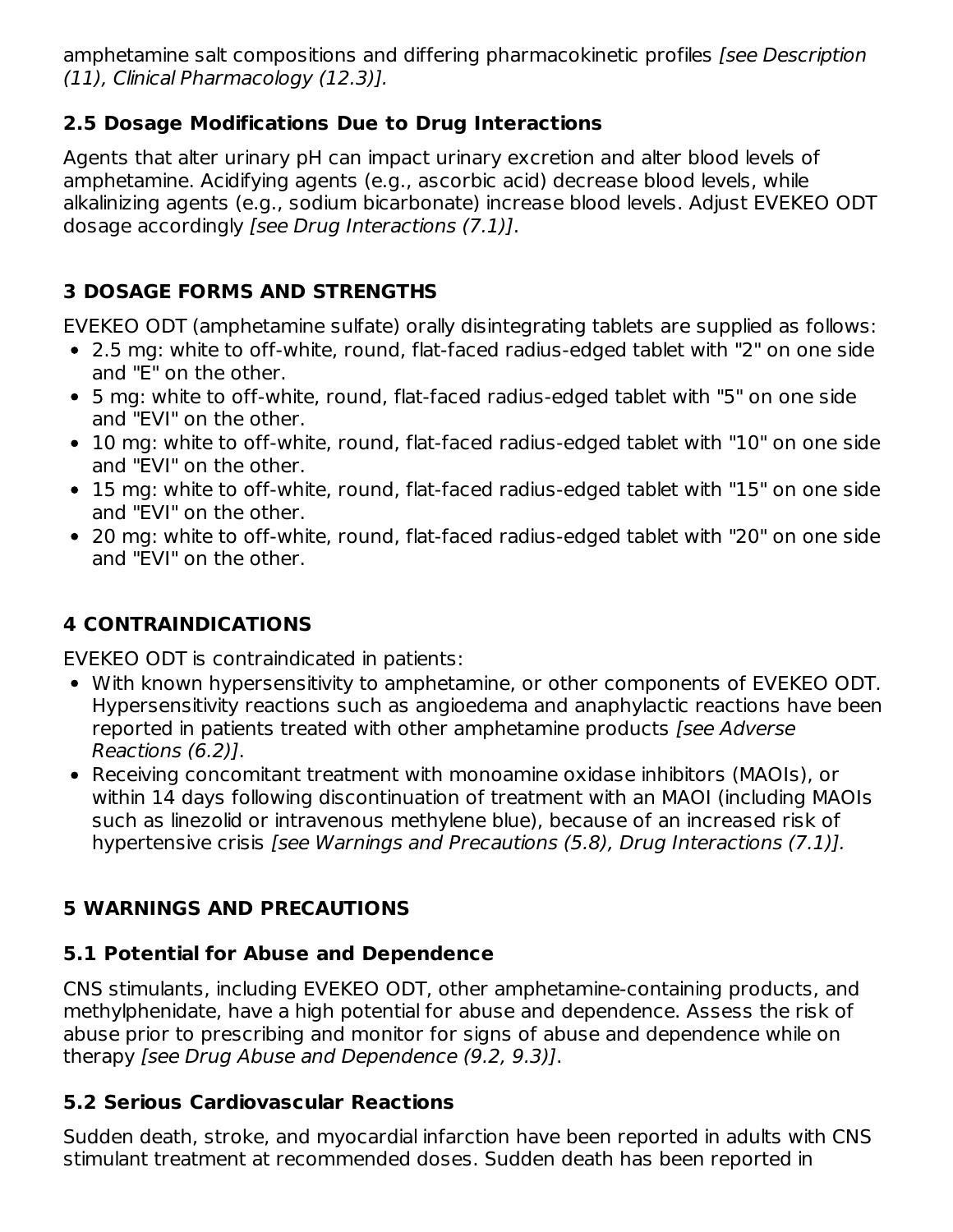pediatric patients with structural cardiac abnormalities and other serious heart problems taking CNS stimulants at recommended doses for ADHD. Avoid use in patients with known structural cardiac abnormalities, cardiomyopathy, serious heart arrhythmia, coronary artery disease, and other serious heart problems. Further evaluate patients who develop exertional chest pain, unexplained syncope, or arrhythmias during EVEKEO ODT treatment.

## **5.3 Blood Pressure and Heart Rate Increases**

CNS stimulants cause an increase in blood pressure (mean increase about 2-4 mm Hg) and heart rate (mean increase about 3-6 bpm). Monitor all patients for potential tachycardia and hypertension.

## **5.4 Psychiatric Adverse Reactions**

#### Exacerbation of Pre-Existing Psychosis

CNS stimulants may exacerbate symptoms of behavior disturbance and thought disorder in patients with a pre-existing psychotic disorder.

#### Induction of a Manic Episode in Patients with Bipolar Illness

CNS stimulants may induce a mixed or manic episode in patients with bipolar disorder. Prior to initiating treatment, screen patients for risk factors for developing a manic episode (e.g., comorbid or has a history of depressive symptoms or a family history of suicide, bipolar disorder, and depression).

#### New Psychotic or Manic Symptoms

CNS stimulants, at recommended doses, may cause psychotic or manic symptoms (e.g., hallucinations, delusional thinking, or mania) in patients without prior history of psychotic illness or mania. If such symptoms occur, consider discontinuing EVEKEO ODT. In a pooled analysis of multiple short-term, placebo-controlled studies of CNS stimulants, psychotic or manic symptoms occurred in 0.1% of CNS stimulant-treated patients compared to 0% in placebo-treated patients.

## **5.5 Long-Term Suppression of Growth**

CNS stimulants have been associated with weight loss and slowing of growth rate in pediatric patients. Closely monitor growth (weight and height) in pediatric patients treated with CNS stimulants, including EVEKEO ODT.

Patients who are not growing or gaining height or weight as expected may need to have their treatment interrupted [see Use in Specific Populations (8.4)].

## **5.6 Seizures**

There is some clinical evidence that stimulants may lower the convulsive threshold in patients with prior history of seizures, in patients with prior EEG abnormalities in absence of seizures, and, very rarely, in patients without a history of seizures and no prior EEG evidence of seizures. In the presence of seizures, discontinue EVEKEO ODT.

## **5.7 Peripheral Vasculopathy, including Raynaud's Phenomenon**

Stimulants, including EVEKEO ODT, used to treat ADHD are associated with peripheral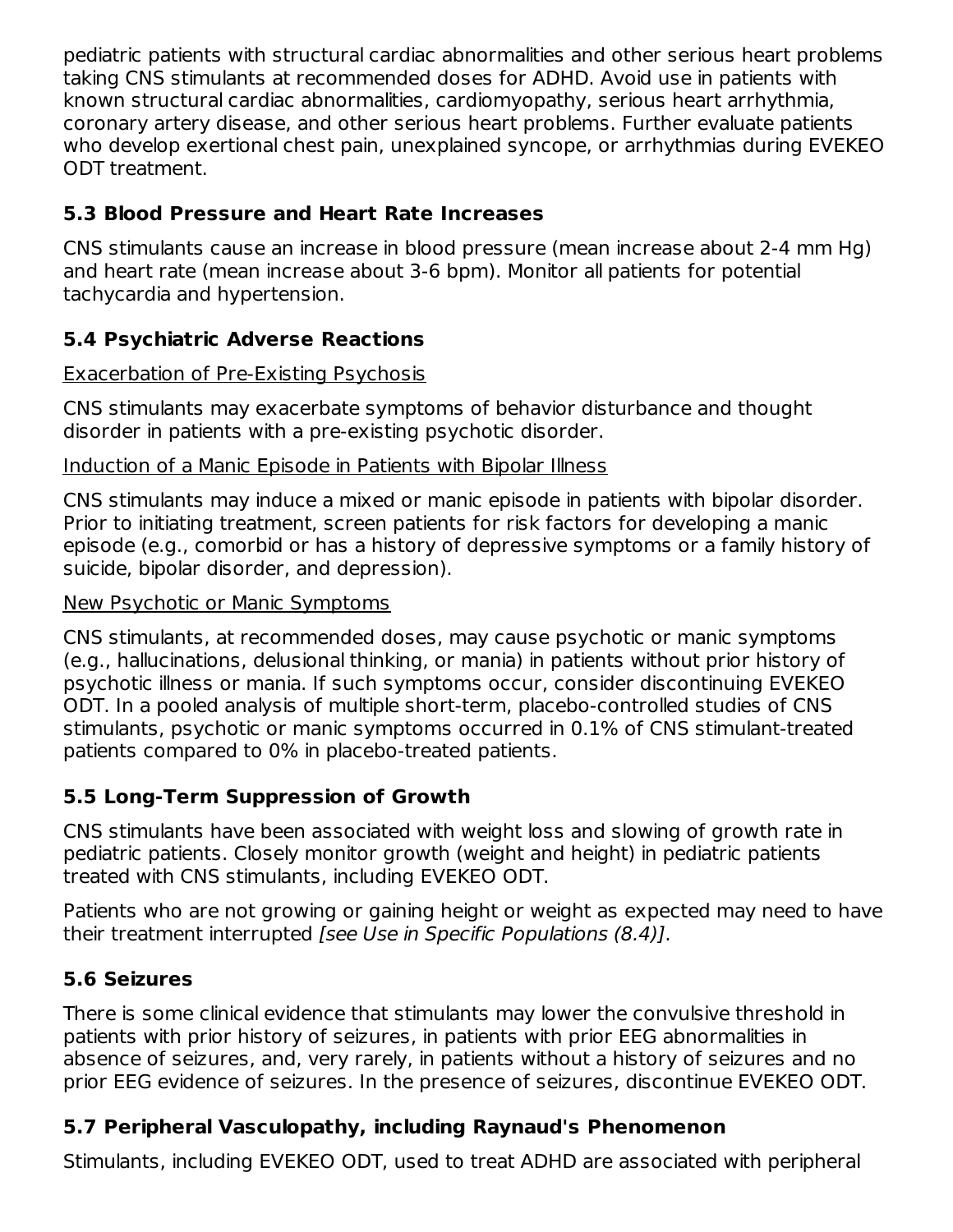vasculopathy, including Raynaud's phenomenon. Signs and symptoms are usually intermittent and mild; however, very rare sequelae include digital ulceration and/or soft tissue breakdown. Effects of peripheral vasculopathy, including Raynaud's phenomenon, were observed in post-marketing reports at different times and at therapeutic doses in all age groups throughout the course of treatment. Signs and symptoms generally improve after reduction in dose or discontinuation of drug. Careful observation for digital changes is necessary during treatment with ADHD stimulants. Further clinical evaluation (e.g., rheumatology referral) may be appropriate for certain patients.

# **5.8 Serotonin Syndrome**

Serotonin syndrome, a potentially life-threatening reaction, may occur when amphetamines are used in combination with other drugs that affect the serotonergic neurotransmitter systems such as MAOIs, selective serotonin reuptake inhibitors (SSRIs), serotonin norepinephrine reuptake inhibitors (SNRIs), triptans, tricyclic antidepressants, fentanyl, lithium, tramadol, tryptophan, buspirone, and St. John's Wort [see Drug Interactions (7.1)]. The co-administration with cytochrome P450 2D6 (CYP2D6) inhibitors may also increase the risk with increased exposure to EVEKEO ODT. In these situations, consider an alternative non-serotonergic drug or an alternative drug that does not inhibit CYP2D6 [see Drug Interactions (7.1)].

Serotonin syndrome symptoms may include mental status changes (e.g., agitation, hallucinations, delirium, and coma), autonomic instability (e.g., tachycardia, labile blood pressure, dizziness, diaphoresis, flushing, hyperthermia), neuromuscular symptoms (e.g., tremor, rigidity, myoclonus, hyperreflexia, incoordination), seizures, and/or gastrointestinal symptoms (e.g., nausea, vomiting, diarrhea).

Concomitant use of EVEKEO ODT with MAOI drugs is contraindicated [see Contraindications (4)].

Discontinue treatment with EVEKEO ODT and any concomitant serotonergic agents immediately if the above symptoms occur, and initiate supportive symptomatic treatment. If concomitant use of EVEKEO ODT with other serotonergic drugs or CYP2D6 inhibitors is clinically warranted, initiate EVEKEO ODT with lower doses, monitor patients for the emergence of serotonin syndrome during drug initiation or titration, and inform patients of the increased risk for serotonin syndrome.

# **6 ADVERSE REACTIONS**

The following adverse reactions are discussed in greater detail in other sections of the labeling:

- Abuse and Dependence [see Boxed Warning, Warnings and Precautions (5.1), and Drug Abuse and Dependence (9.2,9.3)]
- Hypersensitivity to amphetamine, or other components of EVEKEO ODT [see Contraindications (4)]
- Hypertensive Crisis When Used Concomitantly with Monoamine Oxidase Inhibitors [see Contraindications (4) and Drug Interactions (7.1)]
- Serious Cardiovascular Reactions [see Warnings and Precautions (5.2)]
- Blood Pressure and Heart Rate Increases *[see Warnings and Precautions (5.3)]*
- Psychiatric Adverse Reactions [see Warnings and Precautions (5.4)]
- Seizures [see Warnings and Precautions (5.6)]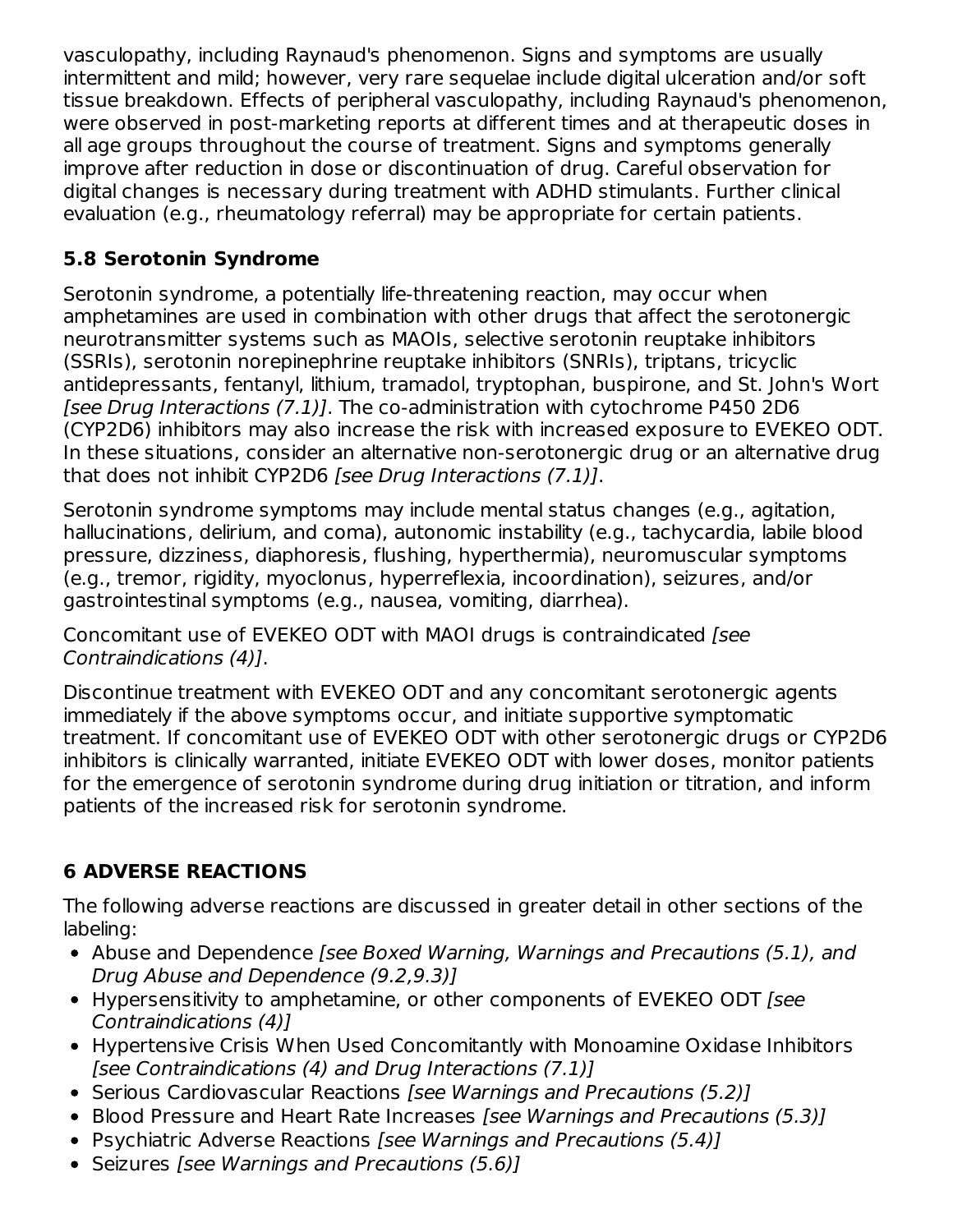- Long-Term Suppression of Growth *[see Warnings and Precautions (5.5)]*
- Peripheral Vasculopathy, including Raynaud's Phenomenon [see Warnings and Precautions (5.7)]
- Serotonin Syndrome [see Warnings and Precautions (5.8)]

# **6.1 Clinical Trials Experience**

Because clinical trials are conducted under widely varying conditions, adverse reaction rates observed in the clinical trials of a drug cannot be directly compared to rates in the clinical trials of another drug and may not reflect the rates observed in clinical practice.

Study 1 was conducted with EVEKEO tablets (i.e., not the ODT formulation) in children ages 6 to 12 years who met Diagnostic and Statistical Manual of Mental Disorders, 4<sup>th</sup> edition, Text Revision (DSM-IV-TR) criteria for ADHD. This study began with an 8-week, open-label, dose-optimization phase followed by a 2-week double-blind, placebocontrolled, randomized, crossover phase. Adverse reactions reported in > 5% of patients (N=105; doses of 10 to 40 mg/day) during the open-label phase included: decreased appetite (28%), infections (22%), abdominal pain (15%), irritability (14%), headache (13%), nausea (6%), vomiting (6%), affect lability (includes mood swings; 9%), tachycardia (9%), insomnia (10%), fatigue (10%),and dry mouth (6%). During the openlabel phase, six patients discontinued due to adverse reactions: irritability (n=3), affect lability (n=1), initial insomnia (n=1), and rash (n=1).

Table 1 lists the adverse reactions reported during the double-blind, cross-over phase. No patient discontinued the study for an adverse reaction during the double-blind crossover phase. Because of the trial design (an initial 8-week, open-label, active treatment phase), the adverse reaction rates described in the double-blind phase are lower than expected in clinical practice.

| <b>System Organ Class</b>                      | $EVEKEO (n=$ | <b>Placebo</b> (n= |
|------------------------------------------------|--------------|--------------------|
| <b>Preferred Term</b>                          | 97)          | 97)                |
| Subjects with at least one adverse event       | 22%          | 14%                |
| <b>Metabolism and Nutrition Disorders</b>      |              |                    |
| Decreased appetite                             | 4%           | $0\%$              |
| <b>Gastrointestinal Disorders</b>              |              |                    |
| Abdominal pain                                 | 3%           | $0\%$              |
| <b>Psychiatric Disorders</b>                   |              |                    |
| Affect Lability <sup>t</sup>                   | 3%           | 0%                 |
| Insomnia                                       | 4%           | $0\%$              |
| Injury, poisoning and procedural complications |              |                    |
| Injury                                         | 3%           | 2%                 |

#### **Table 1: Adverse Reactions Reported in ≥ 2%, and > Placebo, of EVEKEO-Treated Pediatric Patients (6 to 12 Years) During the Double-Blind Cross-Over Weeks. \***

\* Drug exposures and placebo exposures from cross-over were combined for analysis.

† Includes mood swings.

## **6.2 Postmarketing Experience**

The following adverse reactions have been associated during post approval use of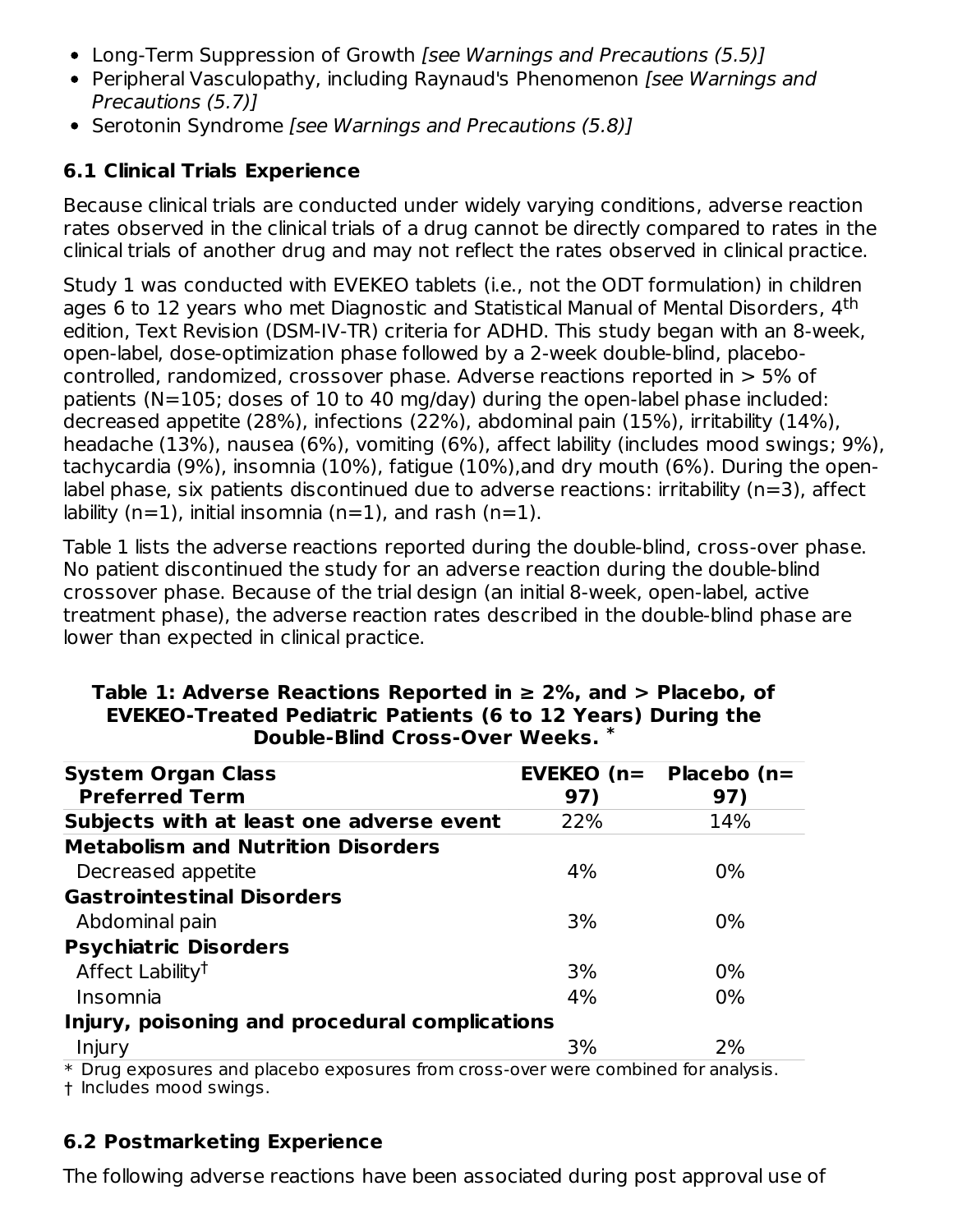amphetamines. Because these reactions are reported voluntarily from a population of uncertain size, it is not possible to reliably estimate their frequency or establish a causal relationship to drug exposure.

Cardiovascular: Palpitations, tachycardia, elevation of blood pressure, sudden death, myocardial infarction. There have been isolated reports of cardiomyopathy associated with chronic amphetamine use.

Central Nervous System: Psychotic episodes at recommended doses, overstimulation, irritability, restlessness, dizziness, insomnia, euphoria, mood swings, aggression, anger, logorrhea, dermatillomania, dyskinesia, dysphoria, tremor, fatigue, headache, exacerbation of motor and phonic tics and Tourette's syndrome

Gastrointestinal: Dry mouth, unpleasant taste, constipation, nausea, intestinal ischemia, other gastrointestinal disturbances, anorexia, and weight loss.

Allergic: Urticaria, rash, hypersensitivity reactions, including angioedema and anaphylaxis. Serious skin rashes, including Stevens-Johnson Syndrome and toxic epidermal necrolysis have been reported.

Endocrine: Impotence, changes in libido, and frequent or prolonged erections.

Skin: Alopecia.

Vascular Disorders: Raynaud's phenomenon.

Musculoskeletal: Rhabdomyolysis.

## **7 DRUG INTERACTIONS**

## **7.1 Drugs Having Clinically Important Interactions with Amphetamines**

|  |                     | Table 2: Drugs Having Clinically Important Interactions with |  |
|--|---------------------|--------------------------------------------------------------|--|
|  | <b>Amphetamines</b> |                                                              |  |

| <b>MAO Inhibitors (MAOI)</b>                                                                                                                                                                                                                                                                                                                    |
|-------------------------------------------------------------------------------------------------------------------------------------------------------------------------------------------------------------------------------------------------------------------------------------------------------------------------------------------------|
| MAOI antidepressants slow amphetamine metabolism,<br>increasing amphetamines effect on the release of<br>norepinephrine and other monoamines from adrenergic<br>nerve endings causing headaches and other signs of<br>hypertensive crisis. Toxic neurological effects and<br>malignant hyperpyrexia can occur, sometimes with fatal<br>results. |
| Do not administer EVEKEO ODT during or within 14<br>days following the administration of MAOI [see<br>Contraindications (4)].                                                                                                                                                                                                                   |
| selegiline, isocarboxazid, phenelzine, tranylcypromine,<br>linezolid, methylene blue                                                                                                                                                                                                                                                            |
| <b>Serotonergic Drugs</b>                                                                                                                                                                                                                                                                                                                       |
| The concomitant use of EVEKEO ODT and serotonergic<br>drugs increases the risk of serotonin syndrome.<br>Initiate with lower doses and monitor patients for signs                                                                                                                                                                               |
|                                                                                                                                                                                                                                                                                                                                                 |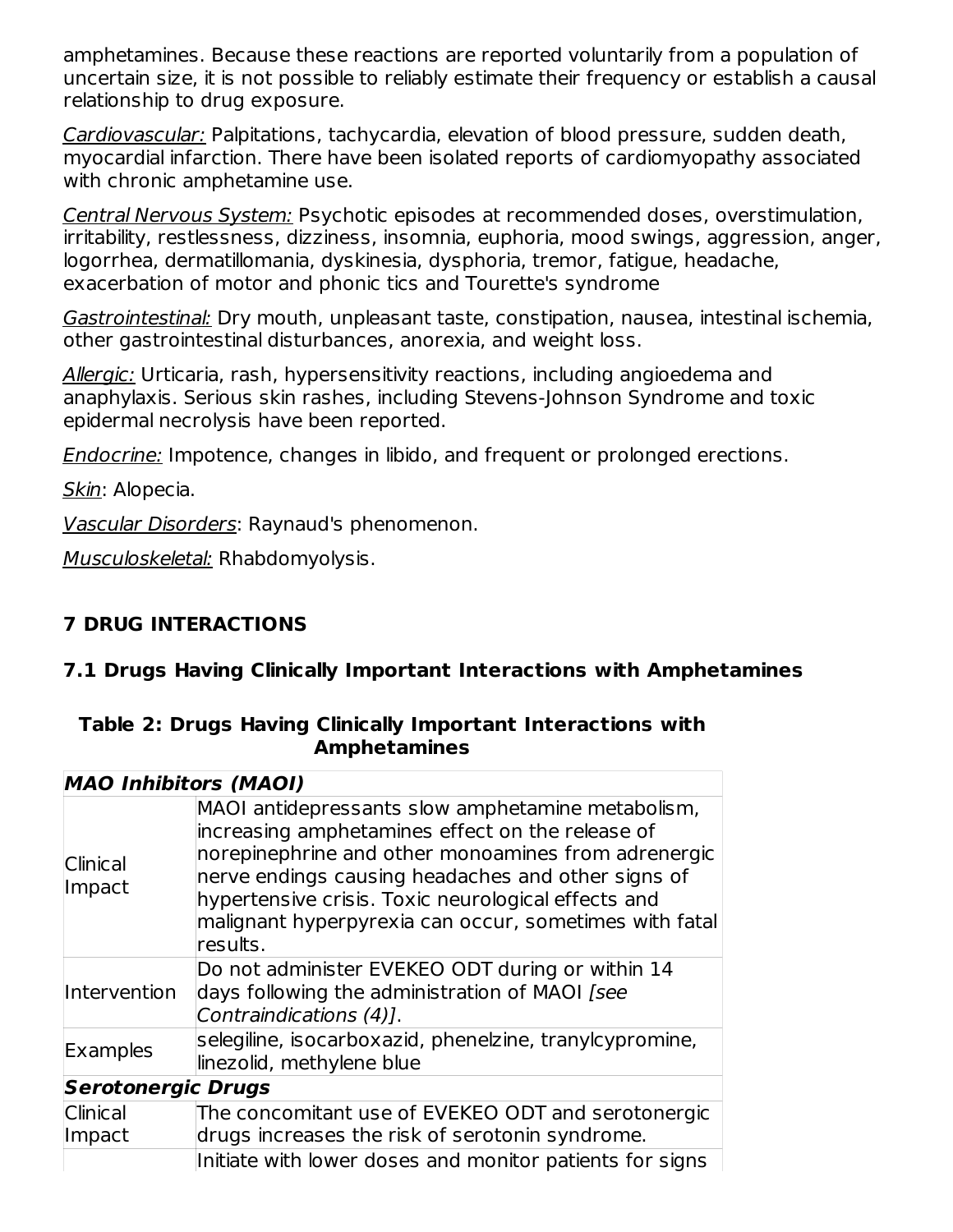| Intervention               | and symptoms of serotonin syndrome, particularly<br>during EVEKEO ODT initiation or dosage increase. If<br>serotonin syndrome occurs, discontinue EVEKEO ODT<br>and concomitant serotonergic drug(s) [see Warnings<br>and Precautions 5.8].                                                                                                                                                                                                             |
|----------------------------|---------------------------------------------------------------------------------------------------------------------------------------------------------------------------------------------------------------------------------------------------------------------------------------------------------------------------------------------------------------------------------------------------------------------------------------------------------|
| Examples                   | Selective serotonin reuptake inhibitors (SSRI), serotonin<br>norepinephrine reuptake inhibitors (SNRI), triptans,<br>tricyclic antidepressants, fentanyl, lithium, tramadol,<br>tryptophan, buspirone, St. John's Wort                                                                                                                                                                                                                                  |
| <b>Alkalinizing Agents</b> |                                                                                                                                                                                                                                                                                                                                                                                                                                                         |
| Clinical                   | May increase exposure to amphetamine and exacerbate                                                                                                                                                                                                                                                                                                                                                                                                     |
| Impact                     | the action of amphetamine.                                                                                                                                                                                                                                                                                                                                                                                                                              |
| Intervention               | Caution should be taken when co-administering EVEKEO<br>ODT and gastrointestinal and urinary alkalinizing agents.                                                                                                                                                                                                                                                                                                                                       |
| <b>Examples</b>            | Gastrointestinal alkalinizing agents (e.g., sodium<br>bicarbonate; proton pump inhibitors [e.g. omeprazole])<br>Urinary alkalinizing agents (e.g. acetazolamide, some<br>thiazides)                                                                                                                                                                                                                                                                     |
| <b>Acidifying Agents</b>   |                                                                                                                                                                                                                                                                                                                                                                                                                                                         |
| Clinical<br>Impact         | Lower blood levels and efficacy of amphetamines.                                                                                                                                                                                                                                                                                                                                                                                                        |
| Intervention               | Increase dose of EVEKEO ODT based on clinical<br>response.                                                                                                                                                                                                                                                                                                                                                                                              |
| Examples                   | Gastrointestinal acidifying agents (e.g., guanethidine,<br>reserpine, glutamic acid HCI, ascorbic acid)<br>Urinary acidifying agents (e.g., ammonium chloride,<br>sodium acid phosphate, methenamine salts)                                                                                                                                                                                                                                             |
|                            | <b>Tricyclic Antidepressants</b>                                                                                                                                                                                                                                                                                                                                                                                                                        |
| <b>Clinical</b><br>Impact  | May enhance the activity of tricyclic or<br>sympathomimetic agents causing sustained increases in<br>the concentration of d- amphetamine in the brain;<br>cardiovascular effects can be potentiated.                                                                                                                                                                                                                                                    |
| <b>Intervention</b>        | Monitor frequently and adjust EVEKEO ODT dose or use<br>alternative therapy based on clinical response.                                                                                                                                                                                                                                                                                                                                                 |
| Examples                   | desipramine, protriptyline                                                                                                                                                                                                                                                                                                                                                                                                                              |
| <b>CYP2D6 Inhibitors</b>   |                                                                                                                                                                                                                                                                                                                                                                                                                                                         |
| Clinical<br>Impact         | The concomitant use of EVEKEO ODT and CYP2D6<br>inhibitors may increase the exposure of EVEKEO ODT<br>compared to the use of the drug alone and increase the<br>risk of serotonin syndrome.                                                                                                                                                                                                                                                             |
| Intervention               | Initiate with lower doses and monitor patients for signs<br>and symptoms of serotonin syndrome particularly<br>during EVEKEO ODT initiation and after a dosage<br>increase. If serotonin syndrome occurs, discontinue<br>EVEKEO ODT and the CYP2D6 inhibitor. Alternatively,<br>consider using a drug that does not inhibit CYP2D6 [see<br>Warnings and Precautions (5.8) and Overdosage (10)].<br>paroxetine and fluoxetine (also serotonergic drugs), |
| Evamples                   |                                                                                                                                                                                                                                                                                                                                                                                                                                                         |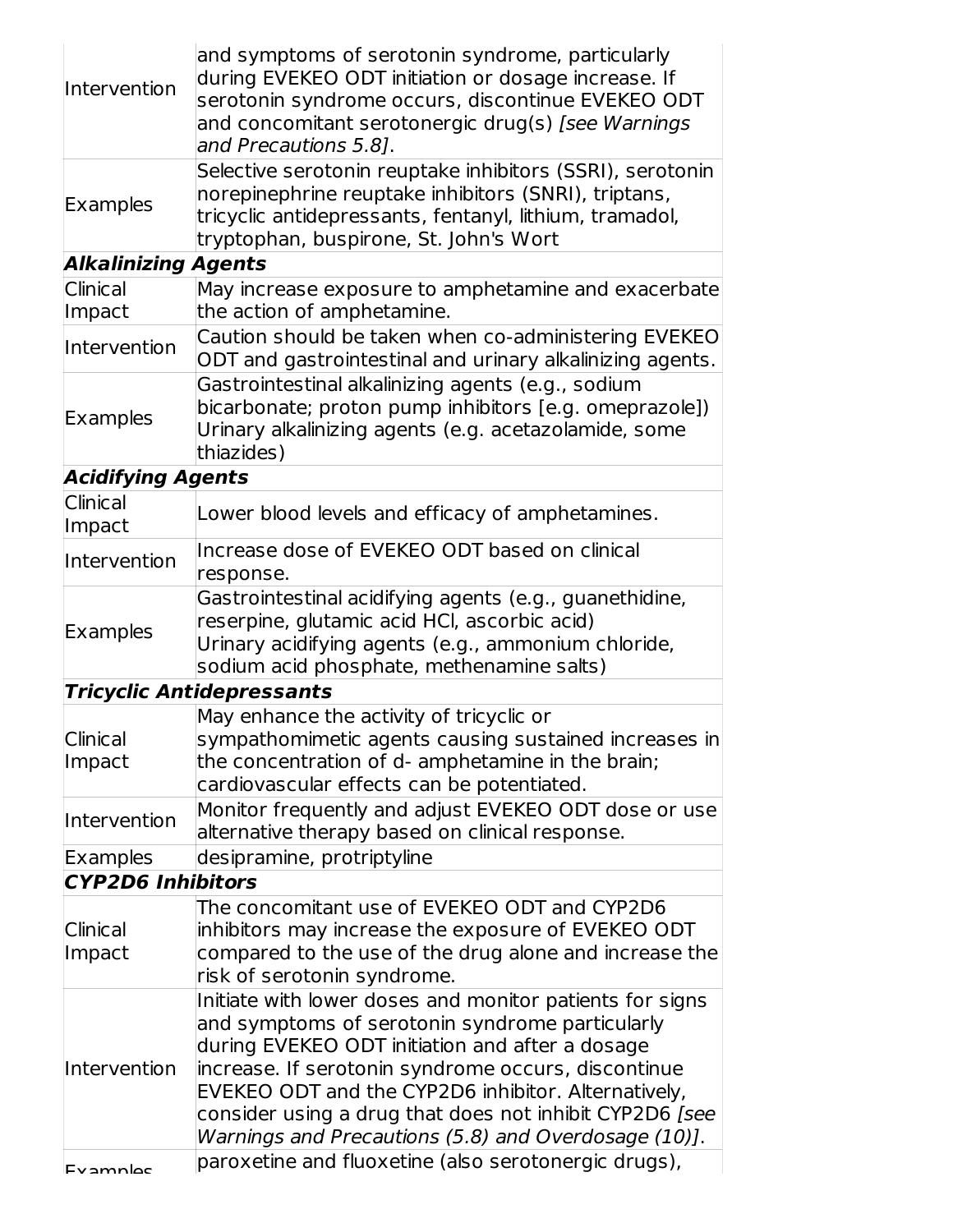## **7.2 Drug-Laboratory Test Interactions**

Amphetamines can cause a significant elevation in plasma corticosteroid levels. This increase is greatest in the evening. Amphetamines may interfere with urinary steroid determinations.

## **8 USE IN SPECIFIC POPULATIONS**

#### **8.1 Pregnancy**

#### **Pregnancy Exposure Registry**

There is a pregnancy exposure registry that monitors pregnancy outcomes in women exposed to ADHD medications, including EVEKEO ODT, during pregnancy. Healthcare providers are encouraged to register patients by calling the National Pregnancy Registry for Psychostimulants at 1-866-961-2388 or visiting online at https://womensmentalhealth.org/clinical-and-researchprograms/pregnancyregistry/othermedications/.

#### Risk Summary

Available data from published epidemiologic studies and postmarketing reports on use of prescription amphetamine in pregnant women have not identified a drug-associated risk of major birth defects and miscarriage. Adverse pregnancy outcomes, including premature delivery and low birth weight, have been seen in infants born to mothers taking amphetamines during pregnancy (see Clinical Considerations).

Dextroamphetamine sulfate has been shown to have embryotoxic effects when administered to A/Jax mice and C57BL mice in doses approximately 6 times the maximum human dose. Embryotoxic effects were not seen in New Zealand white rabbits.

The estimated background risk of major birth defects and miscarriage for the indicated population is unknown. All pregnancies have a background risk of birth defect, loss, or other adverse outcomes. In the U.S. general population, the estimated background risk of major birth defects and miscarriage in clinically recognized pregnancies is 2% to 4% and 15% to 20%, respectively.

#### Clinical Considerations

#### Fetal/Neonatal Adverse Reactions

Amphetamines, such as EVEKEO ODT, cause vasoconstriction and thereby decrease placental perfusion. In addition, amphetamines can stimulate uterine contractions, increasing the risk of premature delivery. Infants born to mothers taking amphetamines during pregnancy have an increased risk of premature delivery and low birth weight.

Monitor infants born to mothers taking amphetamines for symptoms of withdrawal such as feeding difficulties, irritability, agitation, and excessive drowsiness.

## **8.2 Lactation**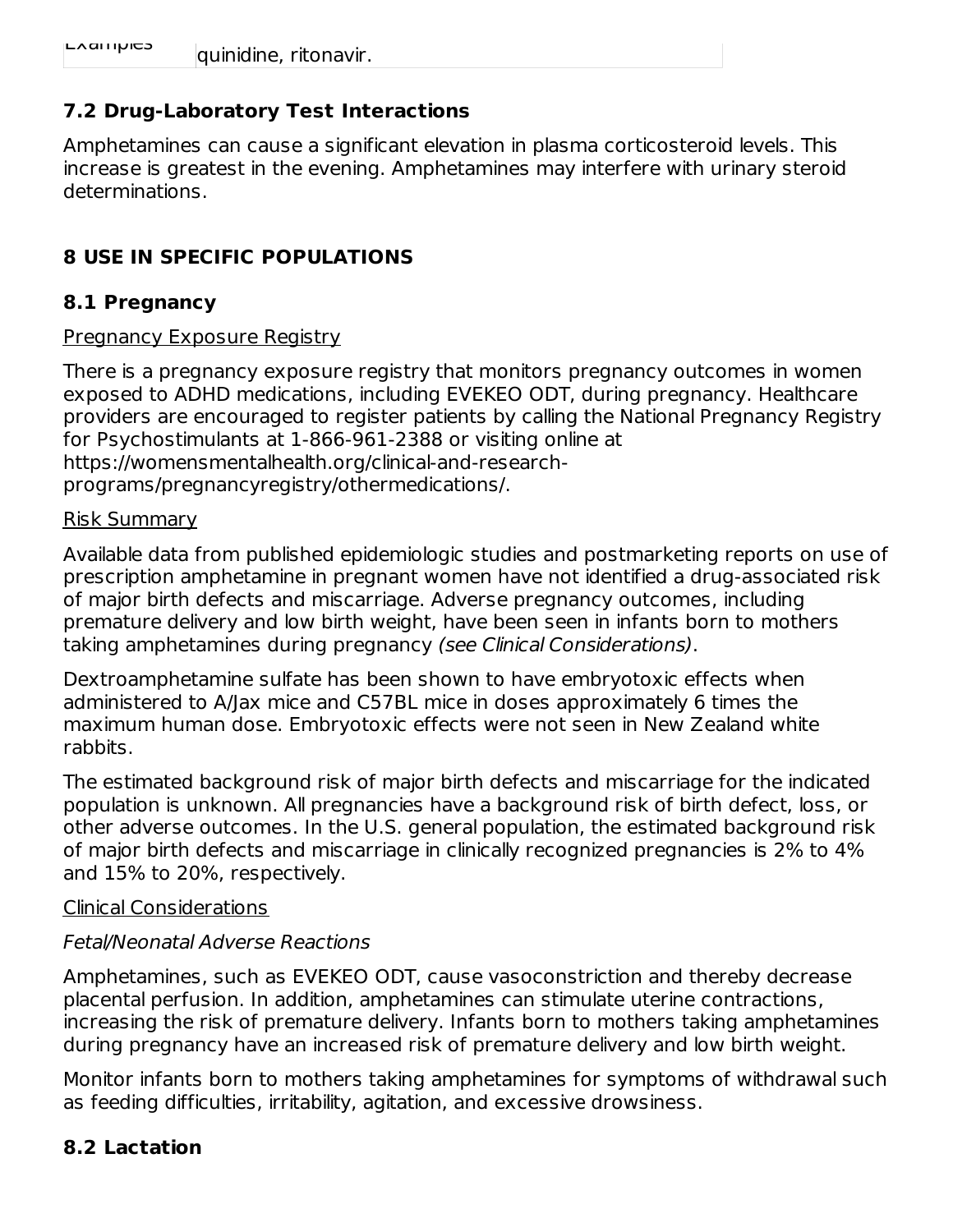#### Risk Summary

Based on limited case reports in published literature, amphetamine (d- or dl) is present in human milk at relative infant doses of 2% to 13.8% of the maternal weight-adjusted dosage and a milk/plasma ratio ranging between 1.9 and 7.5. There are no reports of adverse effects on the breastfed infant. Long-term neurodevelopmental effects on infants from amphetamine exposure are unknown. It is possible that large dosages of amphetamine might interfere with milk production, especially in women whose lactation is not well established. Because of the potential for serious adverse reactions in nursing infants, advise patients that breast feeding is not recommended during treatment with EVEKEO ODT.

## **8.4 Pediatric Use**

The safety and effectiveness of EVEKEO ODT have been established in pediatric patients 3 years and older. Use of EVEKEO ODT is based on one adequate and well-controlled study with another immediate-release amphetamine sulfate product (EVEKEO) in pediatric patients 6 to 12 years [see Clinical Studies (14)], along with dosing and safety information for other amphetamine products.

Safety and efficacy in pediatric patients below the age of 3 years have not been established.

#### Long-Term Growth Suppression

Growth should be monitored during treatment with stimulants, including EVEKEO ODT. Pediatric patients aged 3 to 17 years who are not growing or gaining weight as expected may need to have their treatment interrupted *[see Warnings and Precautions (5.5)*, Adverse Reactions (6.1)].

## **8.5 Geriatric Use**

EVEKEO ODT has not been studied in patients over the age of 65 years.

## **9 DRUG ABUSE AND DEPENDENCE**

#### **9.1 Controlled Substance**

EVEKEO ODT contains amphetamine, a Schedule II controlled substance.

## **9.2 Abuse**

CNS stimulants including EVEKEO ODT, other amphetamine-containing products, and methylphenidates have a high potential for abuse. Abuse is the intentional nontherapeutic use of a drug, even once, to achieve a desired psychological or physiological effect. Abuse is characterized by impaired control over drug use, compulsive use, continued use despite harm, and craving. Drug addiction is a cluster of behavioral, cognitive, and physiological phenomena that may include a strong desire to take the drug, difficulties in controlling drug use (e.g., continuing drug use despite harmful consequences, giving a higher priority to drug use than other activities and obligations), and possible tolerance or physical dependence. Both abuse and misuse may lead to addiction, and some individuals may develop addiction even when taking EVEKEO ODT as prescribed.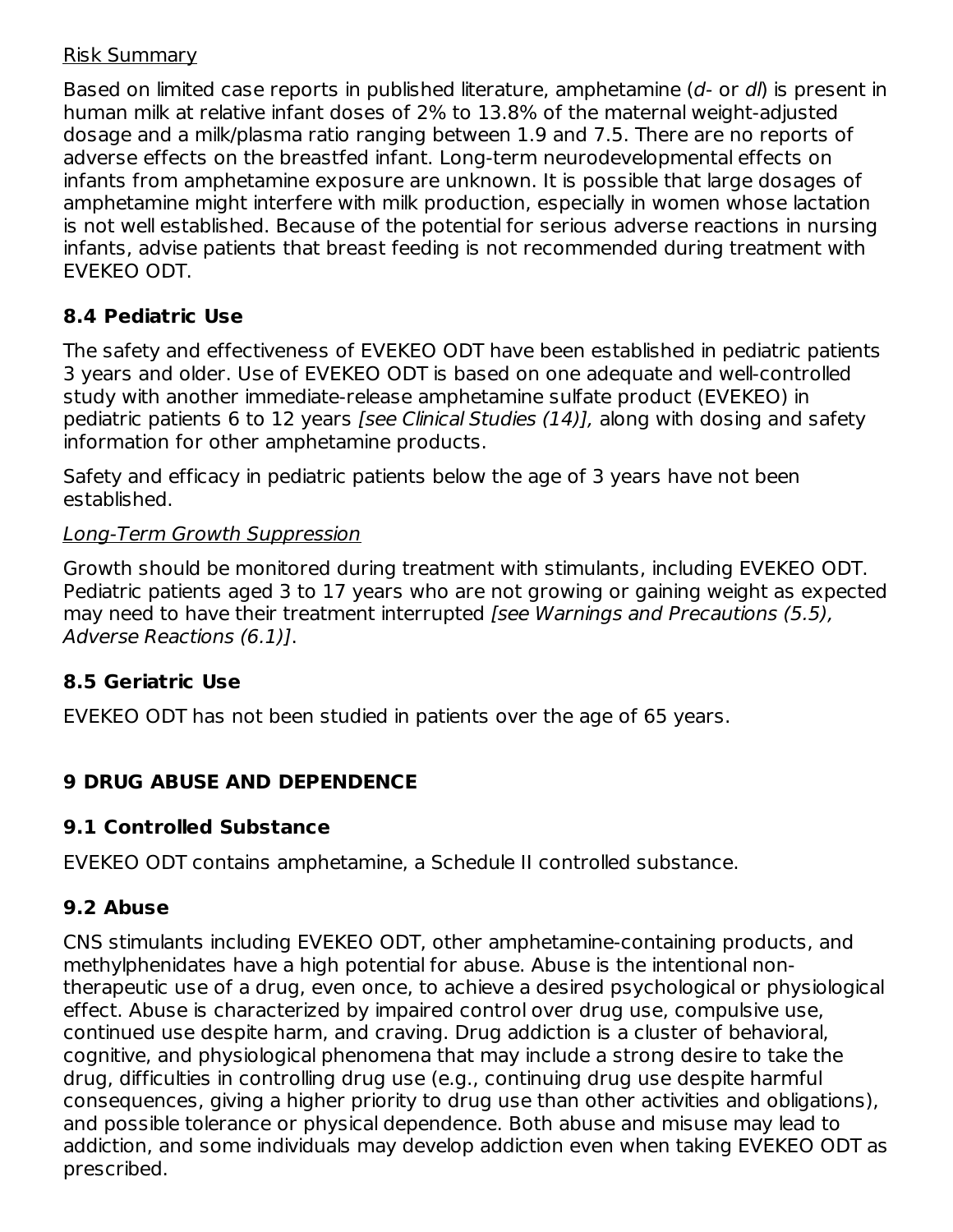Signs and symptoms of amphetamine abuse may include increased heart rate, respiratory rate, blood pressure, and/or sweating, dilated pupils, hyperactivity, restlessness, insomnia, decreased appetite, loss of coordination, tremors, flushed skin, vomiting, and/or abdominal pain. Anxiety, psychosis, hostility, aggression, suicidal or homicidal ideation have also been seen. Abusers of amphetamine may use unapproved routes of administration which can result in overdose and death [see Overdosage (10)].

To reduce the abuse of CNS stimulants, including EVEKEO ODT, assess the risk of abuse prior to prescribing. After prescribing, keep careful prescription records, educate patients and their families about abuse and on proper storage and disposal of CNS stimulants. Monitor for signs of abuse while on therapy, and re-evaluate the need for EVEKEO ODT use.

## **9.3 Dependence**

#### Dependence

EVEKEO ODT may produce physical dependence from continued therapy. Physical dependence is a state of adaptation manifested by a withdrawal syndrome produced by abrupt cessation, rapid dose reduction, or administration of an antagonist. Withdrawal symptoms after abrupt cessation following prolonged high dosage administration of CNS stimulants include dysphoric mood; fatigue; vivid, unpleasant dreams; insomnia or hypersomnia; increased appetite; psychomotor retardation or agitation.

#### **Tolerance**

EVEKEO ODT may produce tolerance from continued therapy. Tolerance is a state of adaptation in which exposure to a specific dose of a drug results in a reduction of the drug's desired and/or undesired effects over time.

## **10 OVERDOSAGE**

Consult with a Certified Poison Control Center (1-800-222-1222) for up-to-date guidance and advice for treatment of overdosage. Individual patient response to amphetamines varies widely. Toxic symptoms may occur idiosyncratically at low doses.

Manifestations of amphetamine overdose include restlessness, tremor, hyperreflexia, rapid respiration, confusion, assaultiveness, hallucinations, panic states, hyperpyrexia, and rhabdomyolysis. Fatigue and depression usually follow the central nervous system stimulation. Other reactions include arrhythmias, hypertension or hypotension, circulatory collapse, nausea, vomiting, diarrhea, and abdominal cramps. Fatal poisoning is usually preceded by convulsions and coma.

D-amphetamine is not dialyzable.

## **11 DESCRIPTION**

EVEKEO ODT orally disintegrating tablets contain amphetamine sulfate, a CNS stimulant, as a 1 to 1 ratio of dextroamphetamine sulfate and levoamphetamine sulfate (d- and lamphetamine sulfate). Amphetamine sulfate is a white, odorless crystalline powder. It has a slightly bitter taste. Its solutions are acid to litmus, having a pH of 5.0 to 6.0. It is freely soluble in water and slightly soluble in alcohol.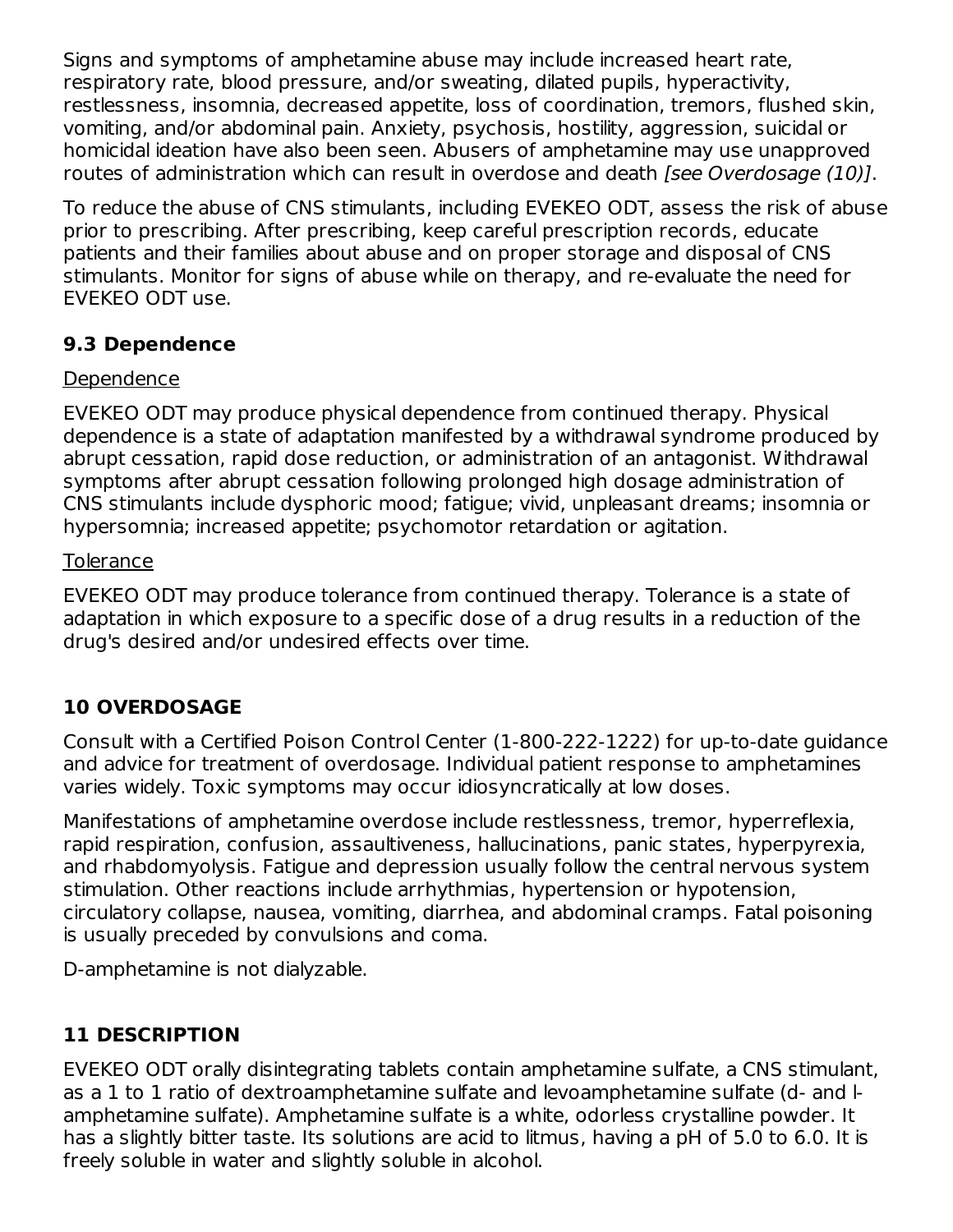#### Structural Formula:



EVEKEO ODT tablets are intended for oral use. Each EVEKEO ODT tablet contains 2.5 mg, 5 mg, 10 mg, 15 mg, or 20 mg of racemic amphetamine sulfate. Each tablet also contains the following inactive ingredients: amino methacrylate copolymer, citric acid, crospovidone, ethylcellulose, dibutyl sebacate, magnesium stearate, malic acid, mannitol, microcrystalline cellulose, and sucralose.

## **12 CLINICAL PHARMACOLOGY**

#### **12.1 Mechanism of Action**

Amphetamines are non-catecholamine sympathomimetic amines with central nervous system (CNS) stimulant activity. The mode of therapeutic action in ADHD is not known.

#### **12.2 Pharmacodynamics**

Amphetamines block the reuptake of norepinephrine and dopamine into the presynaptic neuron and increase the release of these monoamines into the extraneuronal space.

EVEKEO ODT is a 1:1 racemic mixture of  $d$ - and  $l$ -amphetamine. The l-isomer is more potent than the d-isomer in cardiovascular activity while the d-isomer is more potent than the l-isomer in causing CNS excitatory effects.

#### **12.3 Pharmacokinetics**

Amphetamine demonstrates linear pharmacokinetics over the dose range of 5 to 40 mg.

#### Absorption

Following a single-dose oral administration of Evekeo ODT 20 mg disintegrated/dissolved in the oral cavity in healthy subjects in a crossover study, exposures (C $_{\sf max}$  and AUC) to d- and l-amphetamine were comparable to that after administration of equal dose of immediate-release amphetamine sulfate tablets (Evekeo) tablets swallowed intact with water.

Median (range)  $T_{\rm max}$  of  $d$ - and l-amphetamine was reached at approximately 3.5 (2-8) hours and 3.0 (1 -6) hours after administration without water and with water, respectively.

#### Effect of Food

Administration of food (a high fat meal) does not affect the observed AUC and C<sub>max</sub> of d- and l-amphetamine after single-dose oral administration of EVEKEO ODT (20 mg) in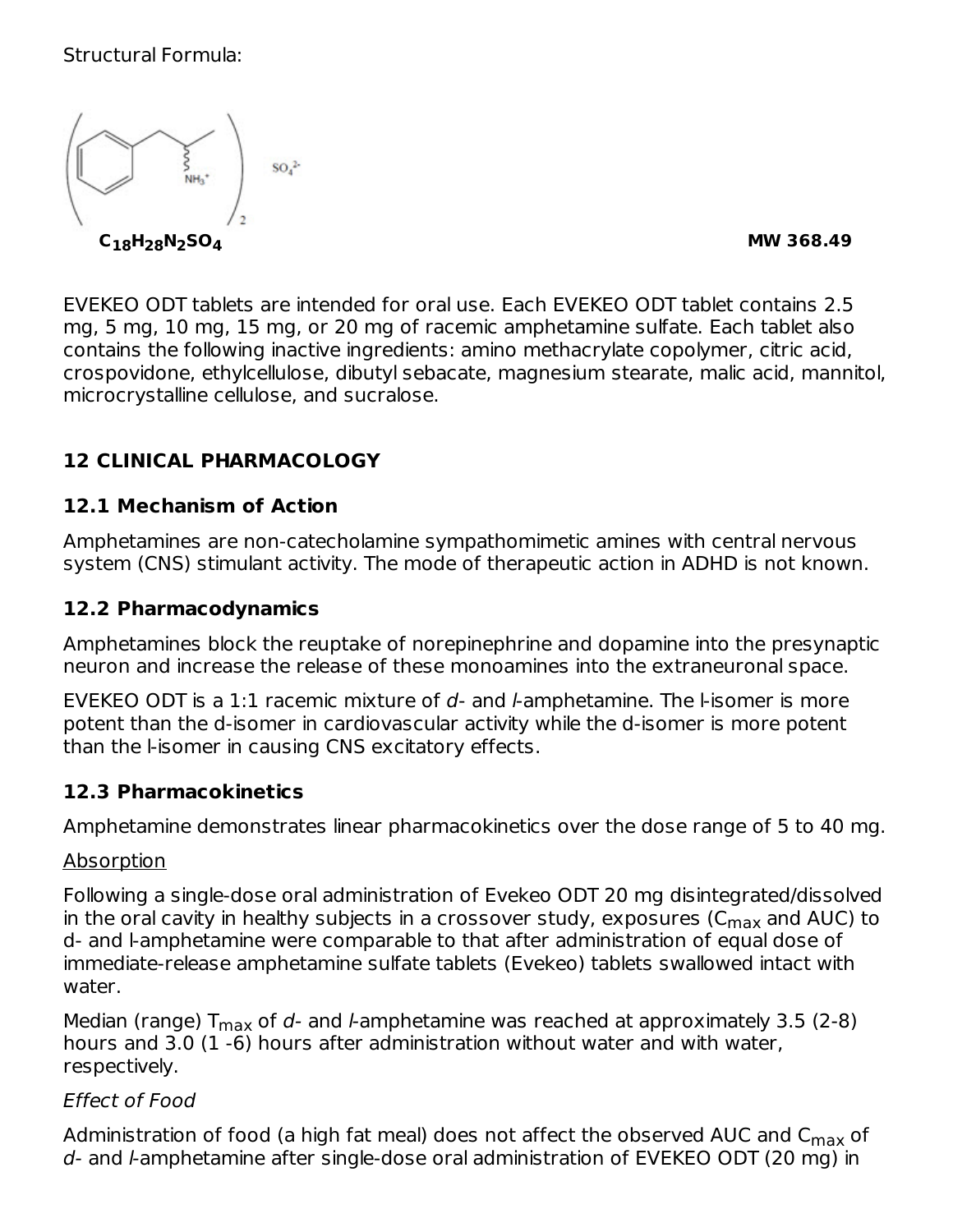healthy adults who allowed the tablet to be disintegrated/dissolved in their oral cavity prior to swallowing without water. Median (range)  $\mathsf{T}_{\mathsf{max}}$  increased from 2.5 (1.5 – 6) hours to 4.5 (2.5 – 8.0) hours when administration without compared to with food.

#### Elimination

Amphetamine undergoes both hepatic and renal elimination. The plasma elimination halflife of  $d$ - and l-amphetamine averaged 10.0 and about 11.7 hours in healthy adult volunteers.

#### **Metabolism**

Amphetamine  $d$ - and  $k$ - enantiomers are highly metabolized largely by two primary oxidative pathways, one via CYP2D6 to produce active metabolite 4 hydroxyamphetamine, and the other by oxidative deamination. CYP2D6 is one of several enzymes involved in the biotransformation of amphetamine.

#### Excretion

Amphetamine is renally eliminated in a pH-dependent manner. The renal excretion rate of unchanged amphetamine at a urine pH of 6.6 averages 70% versus 17% - 43% at urine  $pH$  of  $>6.7$ .

# **13 NONCLINICAL TOXICOLOGY**

## **13.1 Carcinogenesis, Mutagenesis, Impairment of Fertility**

#### Carcinogenesis

No evidence of carcinogenicity was found in studies in which d-, l-amphetamine (enantiomer ratio of 1:1) was administered to mice and rats in the diet for 2 years at doses of up to 30 mg/kg/day in male mice, 19 mg/kg/day in female mice, and 5 mg/kg/day in male and female rats. These doses are approximately 4, 2, and 1 times, respectively, the maximum recommended human dose of 40 mg/day, on a mg/m<sup>2</sup> basis.

#### **Mutagenesis**

d, l-Amphetamine (1:1 enantiomer ratio) has been reported to produce a positive response in the mouse bone marrow micronucleus test, an equivocal response in the Ames test, and negative responses in the *in vitro* sister chromatid exchange and chromosomal aberration assays.

## **13.2 Animal Toxicology and/or Pharmacology**

Acute administration of high doses of amphetamine (d- or d,l-) has been shown to produce long-lasting neurotoxic effects, including irreversible nerve fiber damage, in rodents. The significance of these findings to humans is unknown.

## **14 CLINICAL STUDIES**

The safety and effectiveness of EVEKEO ODT for the treatment of ADHD has been established based on an adequate and well-controlled study of immediate-release amphetamine sulfate (EVEKEO). Below is a description of this study and its results.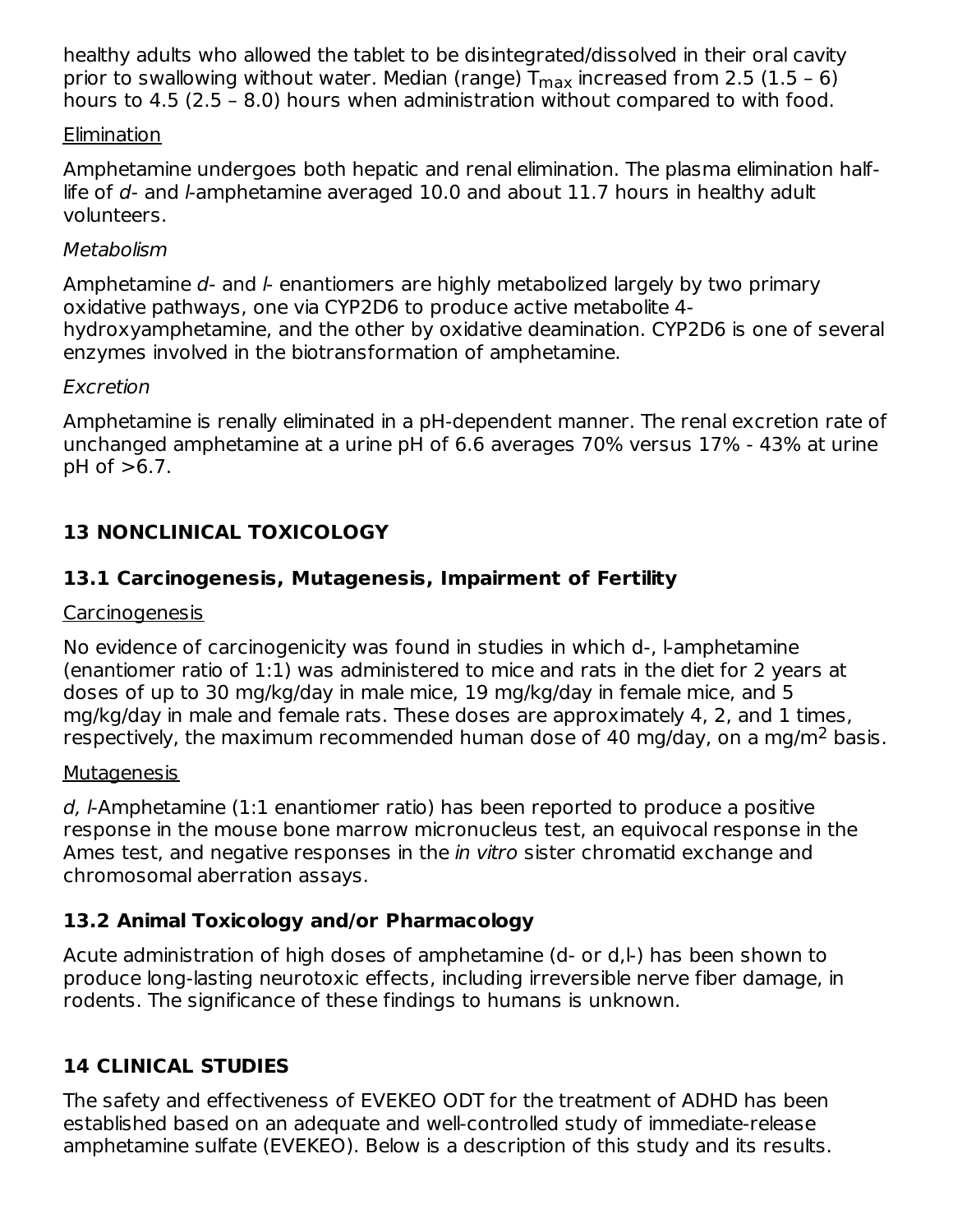Study 1 (NCT01986062) was conducted with EVEKEO tablets in children ages 6 to 12 years who met DSM-IV-TR criteria for ADHD. Following 8 weeks of open-label dose optimization, patients were randomly assigned to continue their optimized dose of EVEKEO (10 to 40 mg/day in divided doses) or placebo for 1 week. After 1 week, patients crossed-over to receive the alternate treatment. At the end of each treatment week, efficacy assessments were conducted at 0.75, 2, 4, 6, 8, and 10 hours post-dose using the Swanson, Kotkin, Agler, M-Flynn, and Pelham (SKAMP) rating scale. SKAMP is a 13-item teacher-rated scale that assesses manifestations of ADHD in a classroom setting. The SKAMP-Combined score was obtained by summing items 1 through 13. The primary efficacy outcome assessed by the SKAMP-Combined score at 2 hours postdose was statistically significantly better in EVEKEO treatment compared to placebo (Table 3). Key secondary efficacy endpoints were the time-to-onset and duration-of-effect of EVEKEO using SKAMP-Combined scores. SKAMP-Combined scores were statistically significantly better for patients in the EVEKEO treatment group compared to patients in the placebo treatment group beginning at 0.75 hours post-dose and at each assessment through 10 hours post-dose. (Figure 1).

**Table 3: Summary of Primary Efficacy Results in Pediatric Patients (6 to 12 years) with ADHD (Study 1)**

| <b>Study</b><br><b>Number</b> | <b>Treatment</b><br><b>Group</b> | <b>Primary Efficacy Measure: SKAMP-Combined</b><br><b>Score at 2 Hours Post-dose</b> |                                          |                                                          |  |  |  |
|-------------------------------|----------------------------------|--------------------------------------------------------------------------------------|------------------------------------------|----------------------------------------------------------|--|--|--|
|                               |                                  | <b>Mean Pre-Dose</b><br>Score (SD)                                                   | LS Mean (SE) at<br>2 Hours Post-<br>dose | <b>Placebo-</b><br>subtracted<br>Difference*<br>(95% CI) |  |  |  |
| Study 1                       | Evekeo                           | 18.1(11.6)                                                                           | 10.3(1.09)                               | $-7.9$ $(-10.1, -5.6)$                                   |  |  |  |
|                               | Placebo                          | 15.3(11.4)                                                                           | 18.1(1.09)                               |                                                          |  |  |  |

SD: standard deviation; SE: standard error; LS Mean: least-squares mean; CI: confidence interval.

\* Difference (drug minus placebo) in least-squares mean.

**Figure 1: LS Mean SKAMP-Combined Scores by Treatment and Timepoint for Pediatric Patients (6 to 12 years) with ADHD after 1 Week of Double Blind Treatment (Study 1)**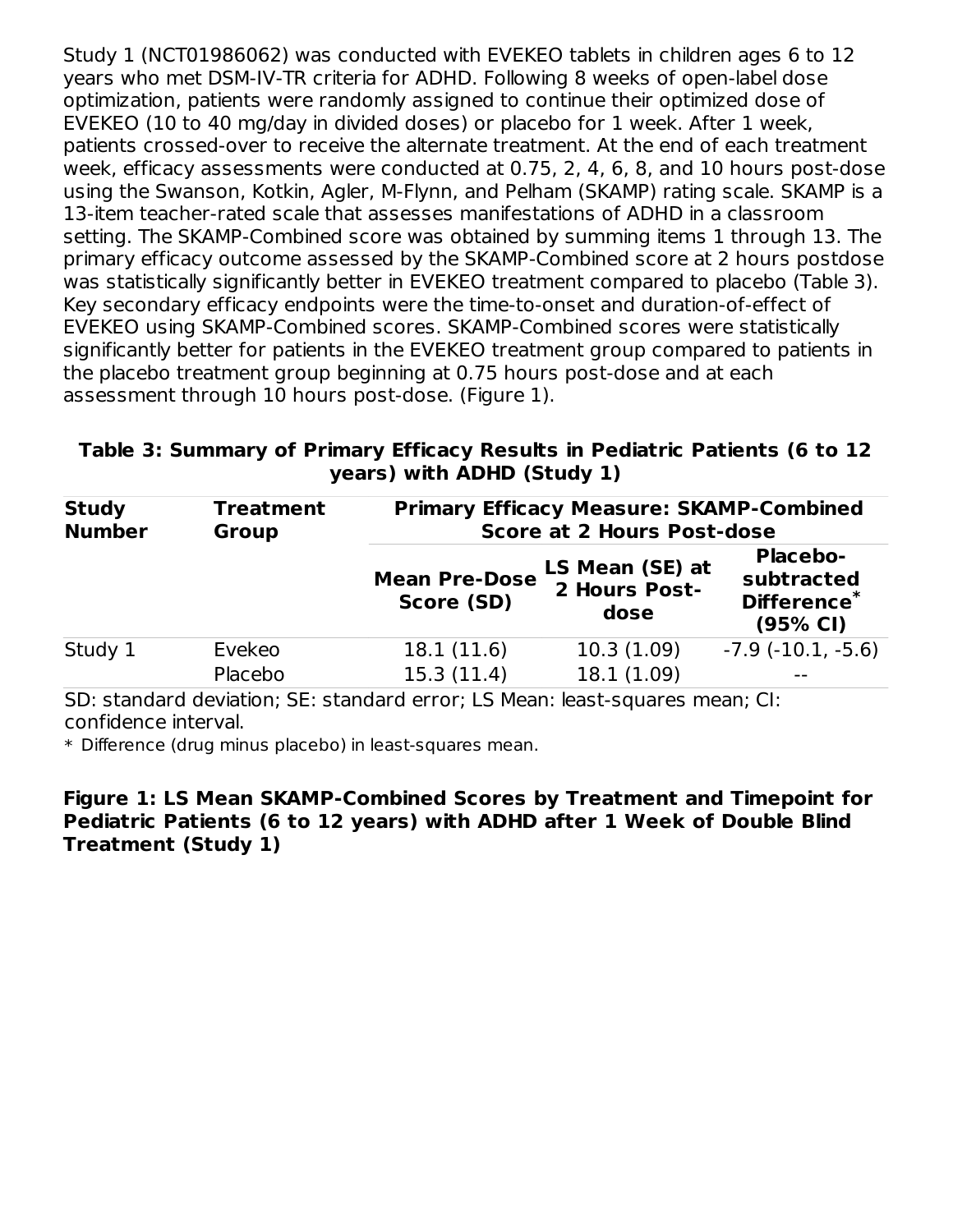

The values at pre-dose hour (zero) are observed means.

## **16 HOW SUPPLIED/STORAGE AND HANDLING**

EVEKEO ODT (amphetamine sulfate) orally disintegrating tablets are supplied as follows:

- 2.5 mg: white to off-white, round, flat-faced radius-edged tablet with "2" on one side and "E" on the other
	- NDC 24338-045-30: One blister card of 30-count 2.5 mg strength tablets within a plastic sleeve
	- NDC 24338-045-01: Carton containing one plastic sleeve.
- 5 mg: white to off-white, round, flat-faced radius-edged tablet with "5" on one side and "EVI" on the other
	- NDC 24338-031-30: One blister card of 30-count 5 mg strength tablets within a plastic sleeve
	- NDC 24338-031-01: Carton containing one plastic sleeve.
- 10 mg: white to off-white, round, flat-faced radius-edged tablet with "10" on one side and "EVI" on the other
	- o NDC 24338-033-30: One blister card of 30-count 10 mg strength tablets within a plastic sleeve
	- NDC 24338-033-01: Carton containing one plastic sleeve
- 15 mg: white to off-white, round, flat-faced radius-edged tablet with "15" on one side and "EVI" on the other
	- NDC 24338-035-30: One blister card of 30-count 15 mg strength tablets within a plastic sleeve
	- NDC 24338-035-01: Carton containing one plastic sleeve
- 20 mg: white to off-white, round, flat-faced radius-edged tablet with "20" on one side and "EVI" on the other
	- NDC 24338-037-15: One blister card of 15-count 20 mg strength tablets within a plastic sleeve
	- NDC 24338-037-02: Carton containing two 15-count plastic sleeves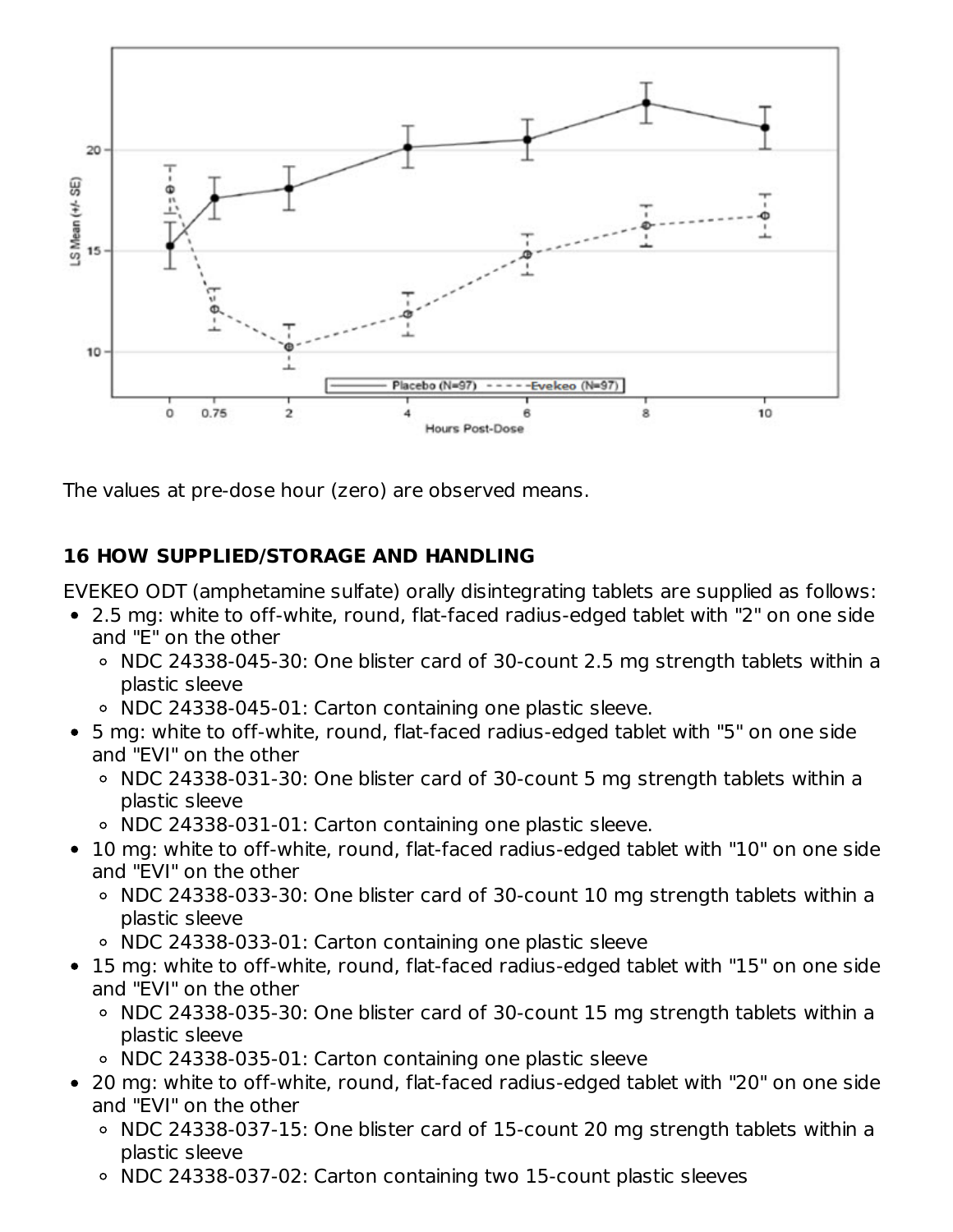Store at 20°C to 25°C (68°F to 77°F); excursions permitted to 15°C -30°C (59°F to 86°F) [see USP Controlled Room Temperature].

Store EVEKEO ODT blister packages in the provided plastic sleeve.

#### Disposal

Comply with local laws and regulations on drug disposal of CNS stimulants. Dispose of remaining, unused, or expired EVEKEO ODT at authorized collection sites such as retail pharmacies, hospital or clinic pharmacies, and law enforcement locations. If no takeback program or authorized collector is available, mix EVEKEO ODT with an undesirable, nontoxic substance to make it less appealing to children and pets. Place the mixture in a container such as a sealed plastic bag and discard EVEKEO ODT in the household trash.

# **17 PATIENT COUNSELING INFORMATION**

Advise the patient to read the FDA-approved patient labeling (Medication Guide).

## Controlled Substance Status/Potential for Abuse, Misuse, and Dependence

Advise patients and their caregivers that EVEKEO ODT is a federally controlled substance because it can be abused or lead to dependence. Advise patients to store EVEKEO ODT in a safe place, preferably locked, to prevent abuse. Advise patients to comply with laws and regulations on drug disposal. Advise patients to dispose of remaining, unused, or expired EVEKEO ODT by a medicine take-back program if available [see Warnings and Precautions (5.1) and Drug Abuse and Dependence (9.2)].

## Dosage and Administration Instructions

Provide the following instructions on administration to the patient:

- The tablet should remain in the blister pack until the patient is ready to take it.
- The patient or caregiver should use dry hands to open the blister.
- Remove the tablet by pushing it through the back of the foil-lined blister packaging.
- As soon as the blister is opened, place the tablet on the patient's tongue.
- The whole tablet should be placed on the tongue and allowed to disintegrate without chewing or crushing.
- The tablet will disintegrate in saliva so that it can be swallowed.

## Serious Cardiovascular Risks

Advise patients, caregivers, and family members that there is a potential serious cardiovascular risk (including sudden death, myocardial infarction, stroke, and hypertension) with EVEKEO ODT. Instruct patients to contact a healthcare provider immediately if they develop symptoms such as exertional chest pain, unexplained syncope, or other symptoms suggestive of cardiac disease [see Warnings and Precautions (5.2)].

## Blood Pressure and Heart Rate Increases

Instruct patients and their caregivers that EVEKEO ODT can cause elevations of their blood pressure and pulse rate and that patients should be monitored for such effects [see Warnings and Precautions (5.3)].

Psychiatric Risks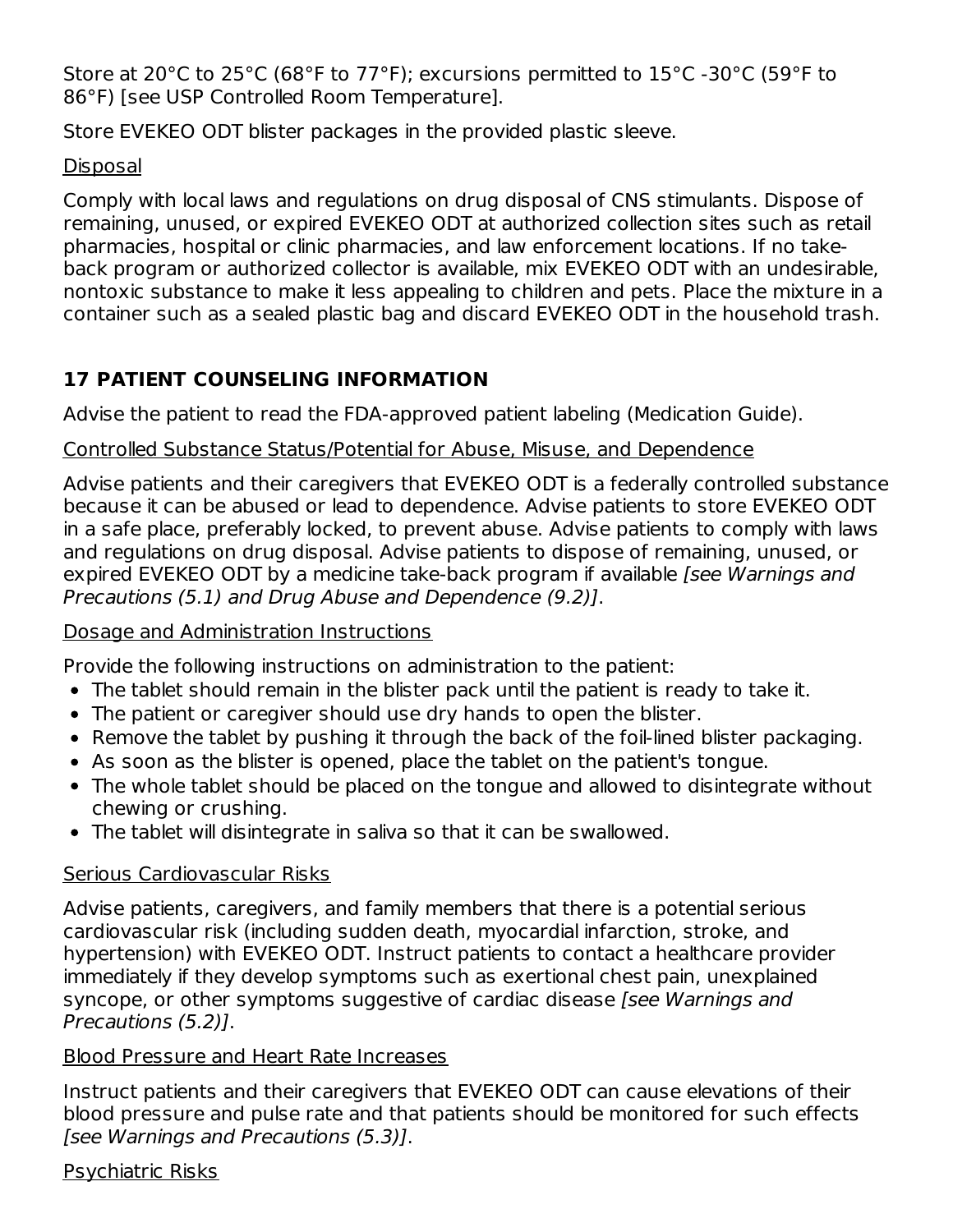Advise patients and their caregivers that EVEKEO ODT, at recommended doses, may cause psychotic symptoms or mania even in patients without prior history of psychotic symptoms or mania [see Warnings and Precautions (5.4)].

#### Long-Term Suppression of Growth

Advise patients, family members, and caregivers that EVEKEO ODT may cause slowing of growth including weight loss [see Warnings and Precautions (5.5)].

#### Circulation Problems in Fingers and Toes [Peripheral Vasculopathy, including Raynaud's Phenomenon]

Instruct patients and their caregivers beginning treatment with EVEKEO ODT about the risk of peripheral vasculopathy, including Raynaud's phenomenon, and associated signs and symptoms: fingers or toes may feel numb, cool, painful, and/or may change from pale, to blue, to red. Instruct patients to report to their physician any new numbness, pain, skin color change, or sensitivity to temperature in fingers or toes. Instruct patients to call their physician immediately with any signs of unexplained wounds appearing on fingers or toes while taking EVEKEO ODT. Further clinical evaluation (e.g. rheumatology referral) may be appropriate for certain patients [see Warnings and Precautions (5.7)].

#### Serotonin Syndrome

Caution patients and their caregivers about the risk of serotonin syndrome with concomitant use of EVEKEO ODT and other serotonergic drugs including SSRIs, SNRIs, triptans, tricyclic antidepressants, fentanyl, lithium, tramadol, tryptophan, buspirone, St. John's Wort, and with drugs that impair metabolism of serotonin (in particular MAOIs, both those intended to treat psychiatric disorders and also others such as linezolid [see Contraindications (4), Warnings and Precautions (5.8) and Drug Interactions (7.1)]. Advise patients to contact their healthcare provider or report to the emergency room if they experience signs or symptoms of serotonin syndrome.

#### Concomitant Medications

Advise patients and their caregivers to notify their physicians if they are taking, or plan to take, any prescription or over-the-counter drugs because there is a potential for interactions [see Drug Interactions (7.1)].

#### Pregnancy Registry

Advise patients that there is a pregnancy exposure registry that monitors pregnancy outcomes in women exposed to EVEKEO ODT during pregnancy (see Use in Specific Populations (8.1)].

#### **Pregnancy**

Advise patients to notify their healthcare provider if they become pregnant or intend to become pregnant during treatment with EVEKEO ODT [see Use in Specific Populations (8.1)]. Advise patients of the potential fetal effects from the use of EVEKEO ODT during pregnancy [see Use in Specific Populations (8.1)].

#### Lactation

Advise patients not to breastfeed if they are taking EVEKEO ODT [see Use in Specific Populations (8.2)].

Evekeo ODT® manufactured for Arbor Pharmaceuticals, LLC Atlanta, GA 30328 by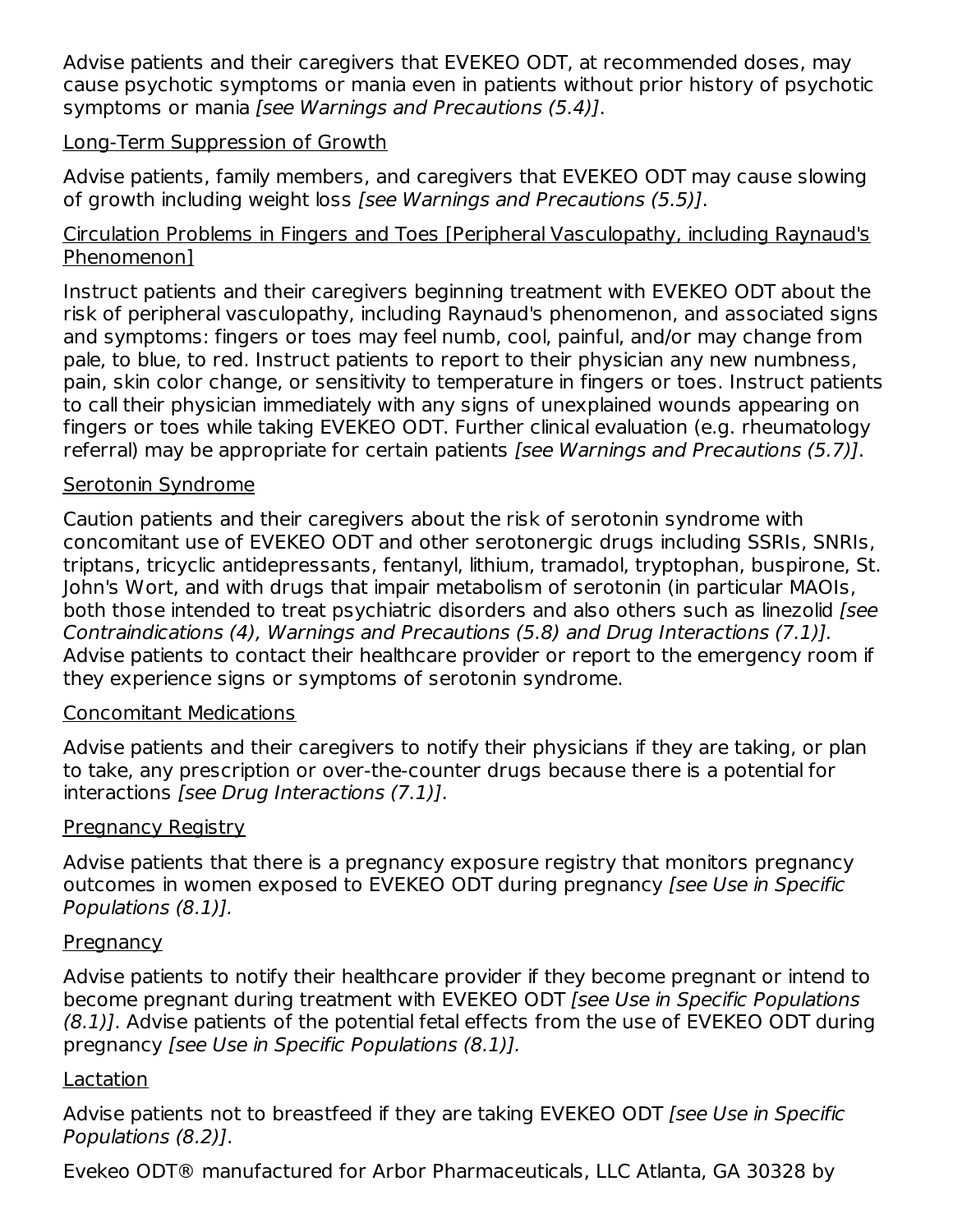EVK-PI-02

#### **MEDICATION GUIDE EVEKEO ODT (ee-VEEK-ee-o) ®(amphetamine sulfate) orally disintegrating tablets, CII**

**What is the most important information I should know about EVEKEO ODT? EVEKEO ODT can cause serious side effects, including:**

- **Abuse and dependence.** EVEKEO ODT, other amphetamine-containing medicines, and methylphenidate have a high chance for abuse and can cause physical and psychological dependence. Your healthcare provider should check you or your child for signs of abuse and dependence before and during treatment with EVEKEO ODT.
	- Tell your healthcare provider if you or your child have ever abused or been dependent on alcohol, prescription medicines, or street drugs.
	- Your healthcare provider can tell you more about the differences between physical and psychological dependence and drug addiction.

## **Heart-related problems, including:**

- o sudden death in children and adolescents who have heart problems or heart defects
- increased blood pressure and heart rate

Your healthcare provider should check you or your child carefully for heart problems before starting treatment with EVEKEO ODT. Tell your healthcare provider if you or your child have any heart problems, heart defects, high blood pressure, or a family history of these problems.

Your healthcare provider should check you or your child's blood pressure and heart rate regularly during treatment with EVEKEO ODT.

**Call your healthcare provider or go to the nearest hospital emergency room right away if you or your child have any signs of heart problems such as chest pain, shortness of breath, or fainting during treatment with EVEKEO ODT.**

## **Mental (psychiatric) problems, including:**

- new or worse behavior and thought problems
- new or worse bipolar illness
- new psychotic symptoms (such as hearing voices, or seeing or believing things that are not real) or new manic symptoms

Tell your healthcare provider about any mental problems you or your child have, or about a family history of suicide, bipolar illness, or depression.

**Call your healthcare provider right away if you or your child have any new or worsening mental symptoms or problems during treatment with EVEKEO ODT, especially hearing voices, seeing or believing things that are not real, or new manic symptoms.**

## **What is EVEKEO ODT?**

EVEKEO ODT is a central nervous system (CNS) stimulant prescription medicine used for the treatment of Attention Deficit Hyperactivity Disorder (ADHD) in children 3 to 17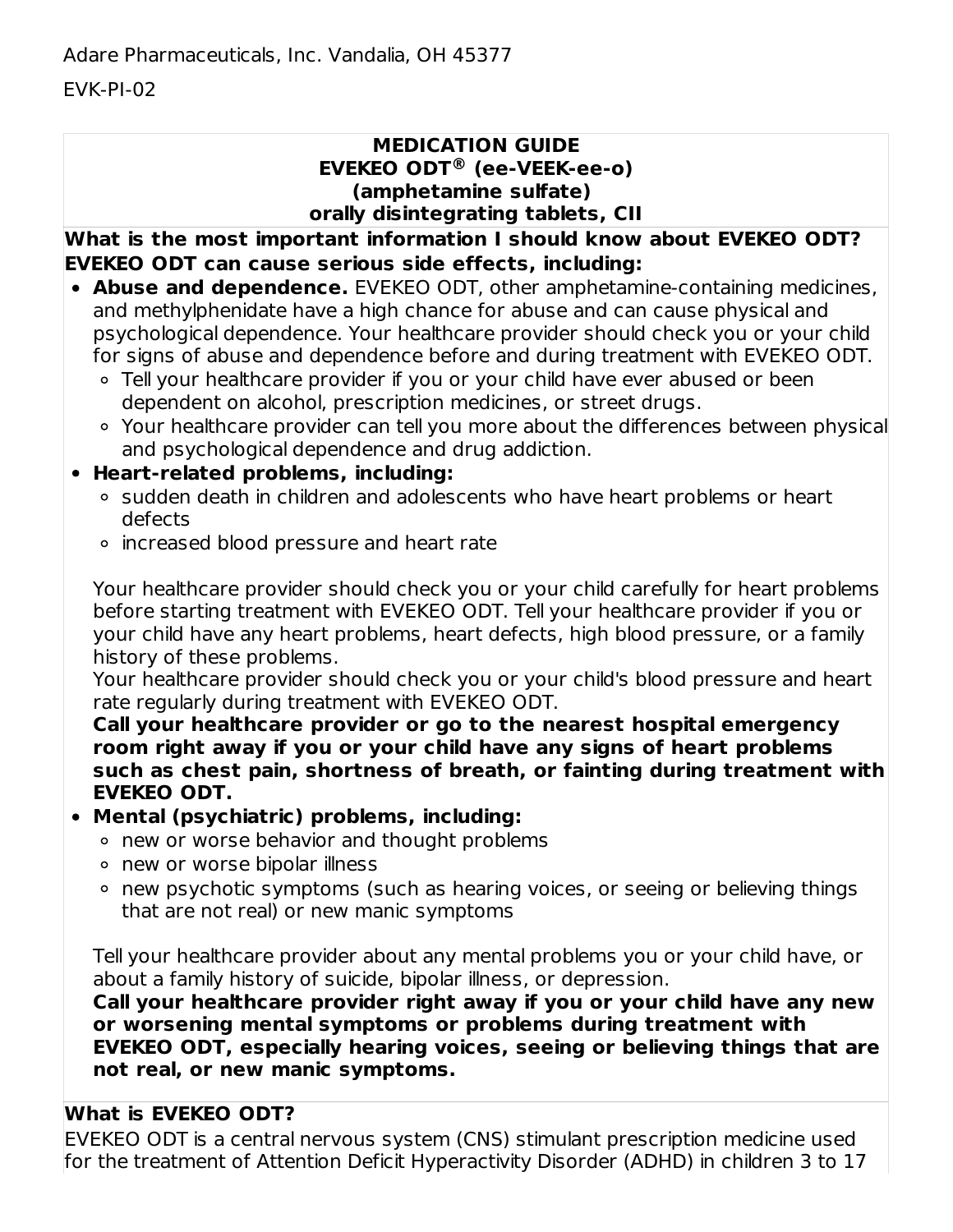years of age. EVEKEO ODT may help increase attention and decrease impulsiveness and hyperactivity in people with ADHD.

It is not known if EVEKEO ODT is safe and effective in children under 3 years of age. **EVEKEO ODT is a federally controlled substance (CII) because it contains amphetamine that can be a target for people who abuse prescription medicines or street drugs.** Keep EVEKEO ODT in a safe place to protect it from theft. Never give your EVEKEO ODT to anyone else, because it may cause death or harm them. Selling or giving away EVEKEO ODT may harm others and is against the law.

## **Do not take EVEKEO ODT if you or your child are:**

- allergic to amphetamine or any of the ingredients in EVEKEO ODT. See the end of this Medication Guide for a complete list of ingredients in EVEKEO ODT.
- taking, or have stopped taking in the last 14 days, a medicine called a monoamine oxidase inhibitor (MAOI), including the antibiotic linezolid and the intravenous medicine methylene blue. Ask your healthcare provider or pharmacist if you are not sure if you or your child take one of these medicines.

#### **Before taking EVEKEO ODT, tell your healthcare provider about all medical conditions, including if you or your child:**

- have heart problems, heart defects, or high blood pressure
- have mental problems including psychosis, mania, bipolar illness, or depression, or have a family history of suicide, bipolar illness, or depression
- have or have had seizures (convulsions) or have had an abnormal brain wave test (EEG)
- have circulation problems in fingers and toes
- are pregnant or plan to become pregnant. It is not known if EVEKEO ODT will harm the unborn baby.
	- There is a pregnancy registry for females who are exposed to EVEKEO ODT during pregnancy. The purpose of the registry is to collect information about the health of females exposed to EVEKEO ODT and their baby. If you or your child becomes pregnant during treatment with EVEKEO ODT, talk to your healthcare provider about registering with the National Pregnancy Registry for Psychostimulants at 1-866-961-2388 or visit online at https://womensmentalhealth.org/clinical-and-researchprograms/pregnancyregistry/othermedications/.
- are breastfeeding or plan to breastfeed. EVEKEO ODT passes into breast milk. You should not breastfeed during treatment with EVEKEO ODT. Talk to your healthcare provider about the best way to feed the baby during treatment with EVEKEO ODT.

**Tell your healthcare provider about all the medicines that you or your child take,** including prescription and over-the-counter medicines, vitamins, and herbal supplements.

EVEKEO ODT and some medicines may interact with each other and cause serious side effects. Sometimes the doses of other medicines will need to be changed while taking EVEKEO ODT.

**Especially tell your healthcare provider if you or your child take** medicines used to treat depression including MAOIs.

Know the medicines that you or your child takes. Keep a list of all medicines with you to show your healthcare provider and pharmacist when you get a new medicine.

Your healthcare provider will decide whether EVEKEO ODT can be taken with other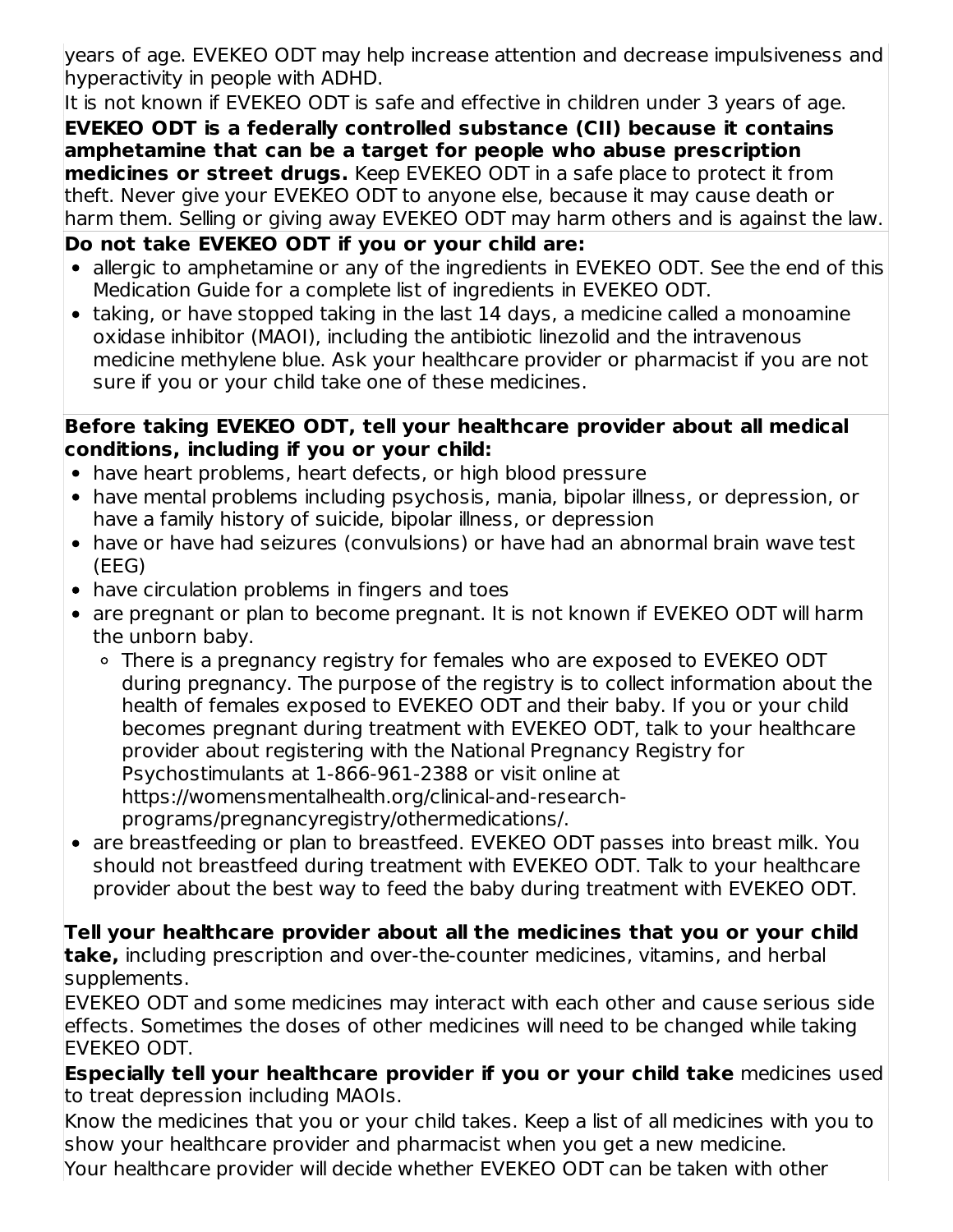## medicines. **Do not start any new medicine during treatment with EVEKEO ODT without talking to your healthcare provider first.**

## **How should EVEKEO ODT be taken?**

- Take EVEKEO ODT exactly as prescribed by your healthcare provider.
- Your healthcare provider may change the dose if needed.
- The first dose of EVEKEO ODT should be taken in the morning.
- EVEKEO ODT can be taken with or without food or liquid.
- Your healthcare provider may sometimes stop EVEKEO ODT treatment for a while to check ADHD symptoms.

## **Use the following instructions when taking EVEKEO ODT:**

- The tablet should remain in the blister pack until you are ready to take or give it. Do not store the tablet for future use.
- Use dry hands to open the blister.
- $\circ$  Remove the tablet by pushing it through the back of the foil-lined blister pack.
- Place the whole tablet on the tongue and allow to dissolve in saliva without chewing or crushing. The tablet can be moved around between the tongue and roof of the mouth until it fully dissolves.

If you or your child take too much EVEKEO ODT, call your healthcare provider or poison control center, or go to the nearest hospital emergency room right away. In case of poisoning call your poison control center at 1-800-222-1222.

## **What are possible side effects of EVEKEO ODT?**

## **EVEKEO ODT may cause serious side effects, including:**

- See **"What is the most important information I should know about EVEKEO ODT?"**
- **Slowing of growth (height and weight) in children.** Children should have their height and weight checked often during treatment with EVEKEO ODT. EVEKEO ODT treatment may be stopped if your child is not growing or gaining weight.
- **Seizures (convulsions).** Your healthcare provider may stop treatment with EVEKEO ODT if you have a seizure.
- **Circulation problems in fingers and toes (peripheral vasculopathy, including Raynaud's phenomenon).** Signs and symptoms may include:
	- o fingers or toes may feel numb, cool, painful
	- ∘ fingers or toes may change color from pale, to blue, to red

Tell your healthcare provider if you or your child has numbness, pain, skin color change, or sensitivity to temperature in the fingers or toes. Call your healthcare provider right away if you or your child has any signs of

- unexplained wounds appearing on fingers or toes during treatment with EVEKEO ODT. **Serotonin Syndrome.** A potentially life-threatening problem called serotonin
- syndrome may happen when EVEKEO ODT is taken with certain other medicines. Stop taking EVEKEO ODT and call your healthcare provider or go to the nearest hospital emergency room right away if you or your child develop any of the following signs and symptoms of serotonin syndrome:
	- confusion

agitation

dizziness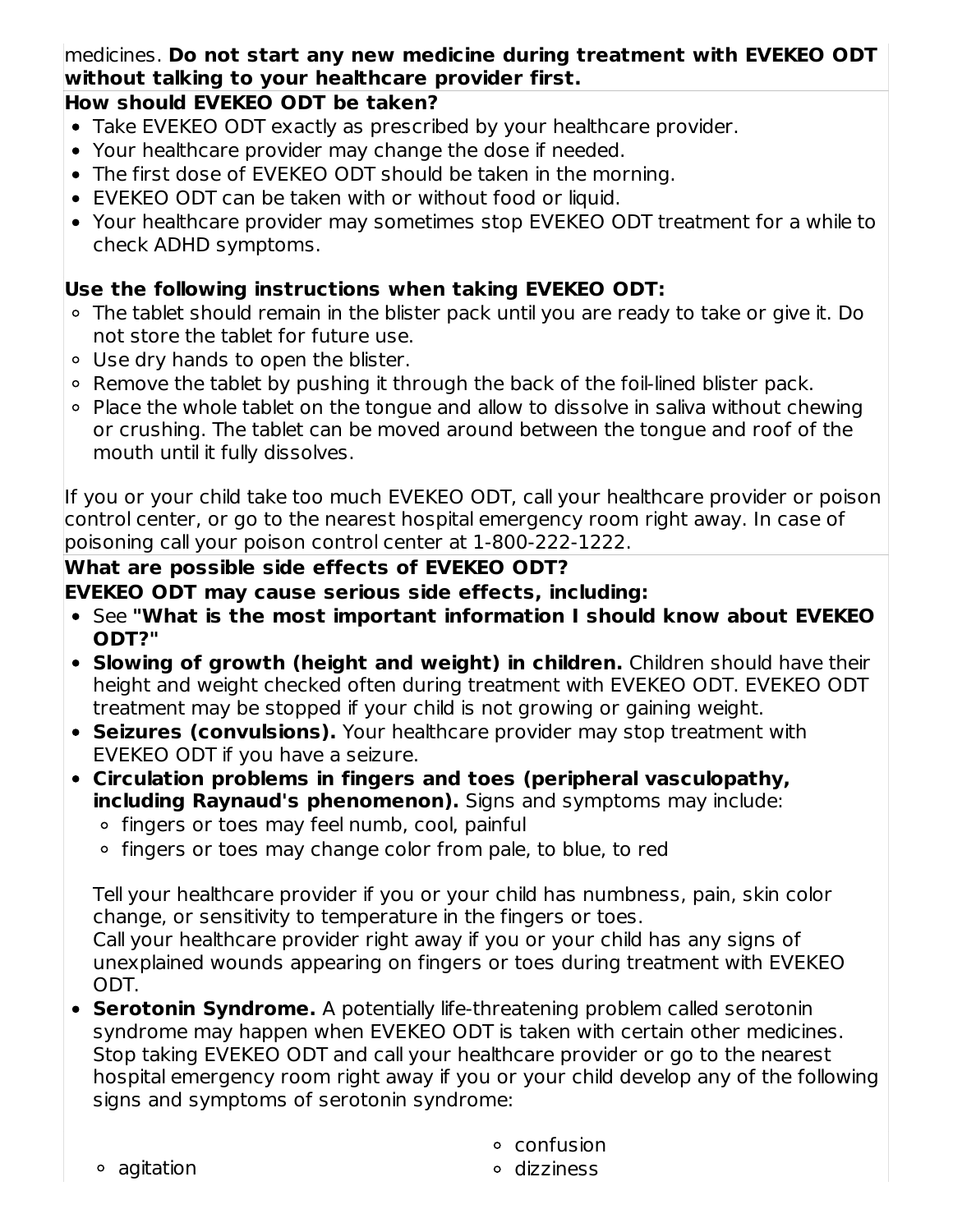- fast heart beat
- flushing
- seizures
- coma
- sweating
- loss of coordination
- o tremors, stiff muscles, or muscle twitching
- seeing or hearing things that are not real (hallucination)
- o changes in blood pressure
- high body temperature (hyperthermia)
- nausea, vomiting, diarrhea

## **The most common side effects of EVEKEO ODT include** decreased appetite and trouble sleeping.

These are not all the possible side effects of EVEKEO ODT.

Call your doctor for medical advice about side effects. You may report side effects to Arbor Pharmaceuticals, LLC at 1-866-516-4950 or FDA at 1-800-FDA-1088.

# **How should I store EVEKEO ODT?**

- Store EVEKEO ODT at room temperature between 68°F to 77°F (20°C to 25°C).
- Store EVEKEO ODT blister packages in the provided plastic sleeve.
- Store EVEKEO ODT in a safe place, like a locked cabinet.
- Dispose of remaining, unused, or expired EVEKEO ODT by a medicine take-back program at authorized collection sites such as retail pharmacies, hospital or clinic pharmacies, and law enforcement locations. If no take-back program or authorized collector is available, mix EVEKEO ODT with an undesirable, nontoxic substance such as dirt, cat litter, or used coffee grounds to make it less appealing to children and pets. Place the mixture in a container such as a sealed plastic bag and throw away EVEKEO ODT in the household trash.

# **Keep EVEKEO ODT and all medicines out of the reach of children.**

**General information about the safe and effective use of EVEKEO ODT.** Medicines are sometimes prescribed for purposes other than those listed in a Medication Guide. Do not use EVEKEO ODT for a condition for which it was not prescribed. Do not give EVEKEO ODT to other people, even if they have the same symptoms. It may harm them and it is against the law. You can ask your healthcare provider or pharmacist for information about EVEKEO ODT that was written for healthcare professionals.

# **What are the ingredients in EVEKEO ODT?**

**Active ingredient:** amphetamine sulfate

**Inactive ingredients:** mannitol, silicified microcrystalline cellulose, crospovidone, ethylcellulose, amino methacrylate copolymer, anhydrous citric acid, magnesium stearate, dibutyl sebacate, malic acid and sucralose

Distributed by: Arbor<sup>®</sup> Pharmaceuticals, LLC, Atlanta, GA 30328

©2020 Arbor Pharmaceuticals, LLC

All rights reserved.

For more information about EVEKEO ODT, please contact Arbor Pharmaceuticals, LLC at 1-866-516-4950.

This Medication Guide has been approved by the U.S. Food and Drug Administration. EVK-MG-02

Revised: 4/2021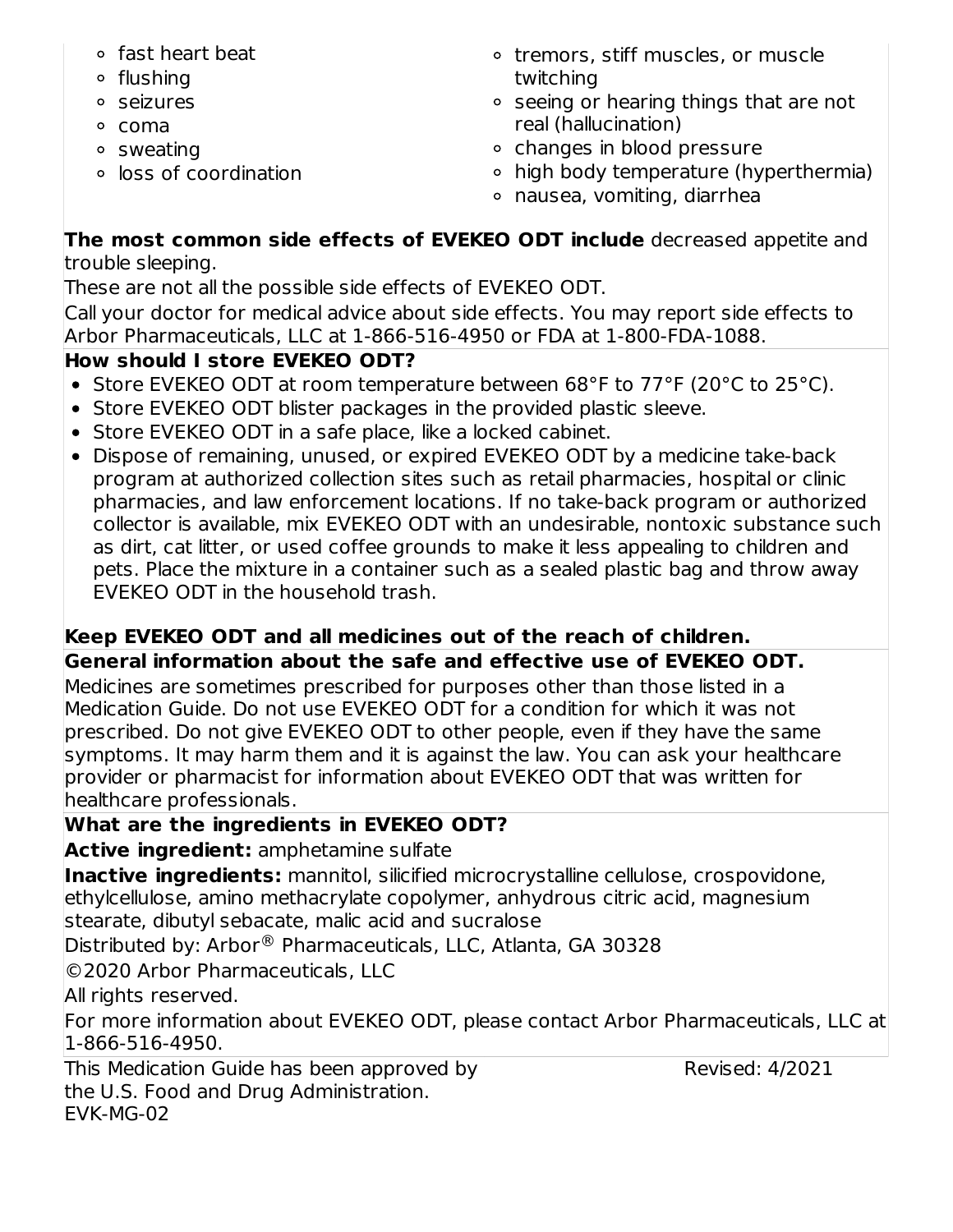#### **PRINCIPAL DISPLAY PANEL - 2.5 mg Tablet Blister Pack Case Label**

NDC 24338-045-30 Rx Only

EVEKEO ODT<sup>®</sup> CII

amphetamine sulfate

ORALLY DISINTEGRATING TABLET

2.5 mg tablets

Do not crush or chew tablets.

Dispenser: Please provide the accompanying Medication Guide to each patient.

Contains 30 Tablets

arbor ®PHARMACEUTICALS, LLC



## **PRINCIPAL DISPLAY PANEL - 5 mg Tablet Blister Pack Case Label**

NDC 24338-031-30 Rx Only

EVEKEO ODT™ CII

amphetamine sulfate

ORALLY DISINTEGRATING TABLET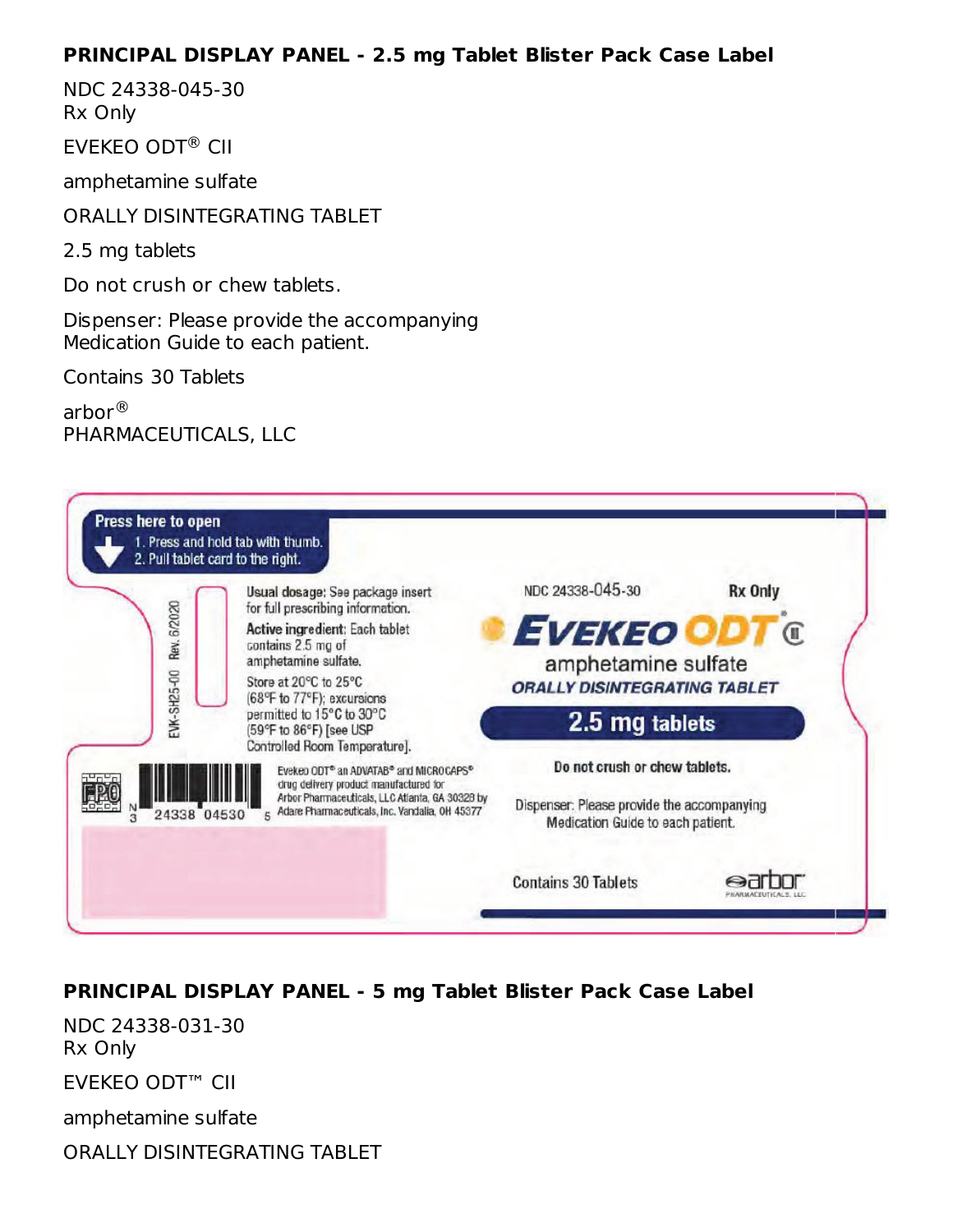#### 5 mg tablets

Do not crush or chew tablets.

Dispenser: Please provide the accompanying Medication Guide to each patient.

Contains 30 Tablets

arbor ® PHARMACEUTICALS, LLC



## **PRINCIPAL DISPLAY PANEL - 10 mg Tablet Blister Pack Case Label**

NDC 24338-033-30 Rx Only

EVEKEO ODT™ CII

amphetamine sulfate

ORALLY DISINTEGRATING TABLET

10 mg tablets

Do not crush or chew tablets.

Dispenser: Please provide the accompanying Medication Guide to each patient.

Contains 30 Tablets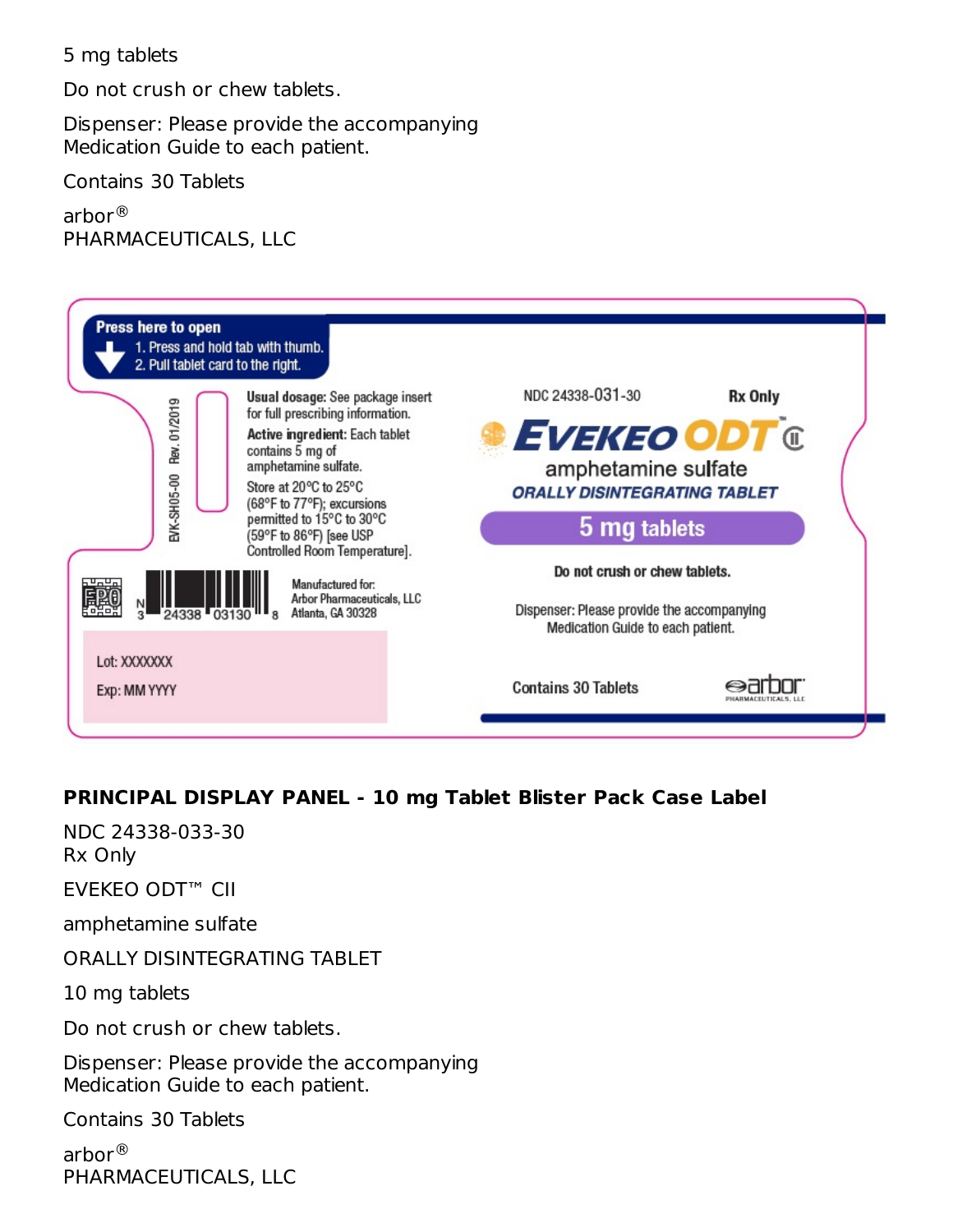

## **PRINCIPAL DISPLAY PANEL - 15 mg Tablet Blister Pack Case Label**

NDC 24338-035-30 Rx Only EVEKEO ODT™ CII

amphetamine sulfate

ORALLY DISINTEGRATING TABLET

15 mg tablets

Do not crush or chew tablets.

Dispenser: Please provide the accompanying Medication Guide to each patient.

Contains 30 Tablets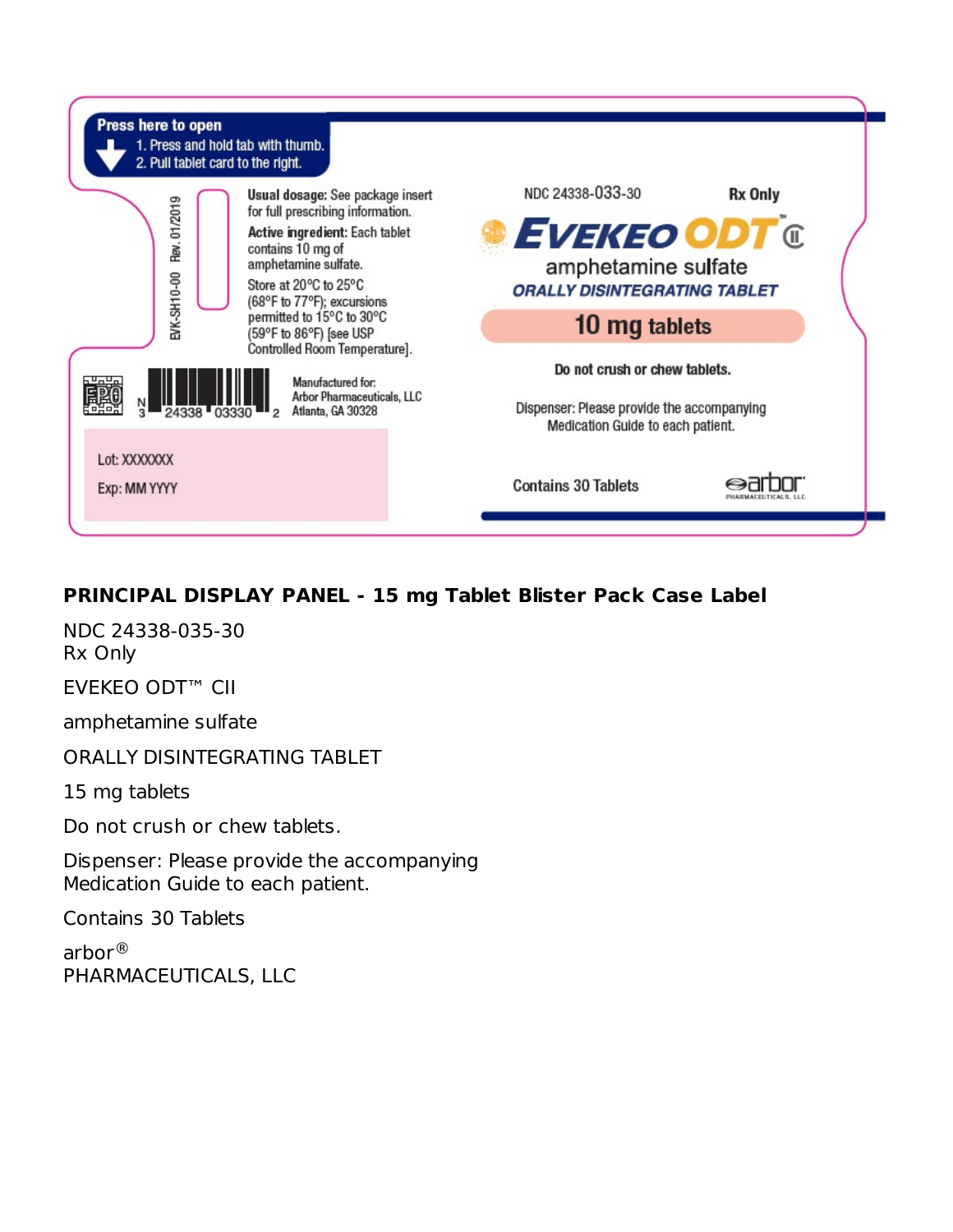

# **PRINCIPAL DISPLAY PANEL - 20 mg Tablet Blister Pack Case Label**

NDC 24338-037-15 Rx Only

EVEKEO ODT™ CII

amphetamine sulfate

ORALLY DISINTEGRATING TABLET

20 mg tablets

Do not crush or chew tablets.

Dispenser: Please provide the accompanying Medication Guide to each patient.

Contains 15 Tablets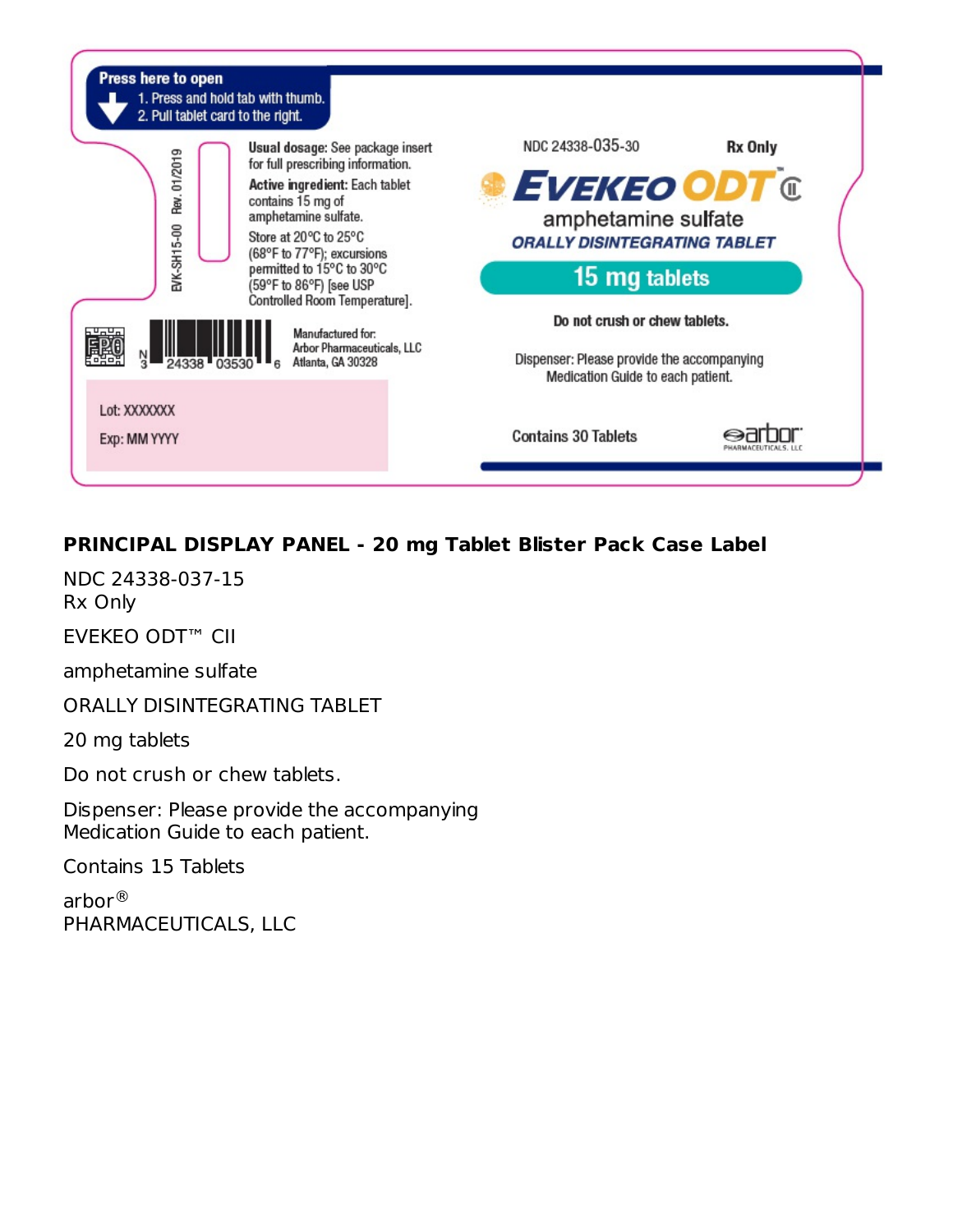

## **PRINCIPAL DISPLAY PANEL - 2.5 mg Tablet Blister Pack Case Carton**

NDC 24338-045-01 Rx Only

EVEKEO ODT<sup>®</sup> CII

amphetamine sulfate

ORALLY DISINTEGRATING TABLET

2.5 mg tablets

Do not crush or chew tablets.

Dispenser: Please provide the accompanying Medication Guide to each patient.

Contains 30 Tablets (One plastic sleeve)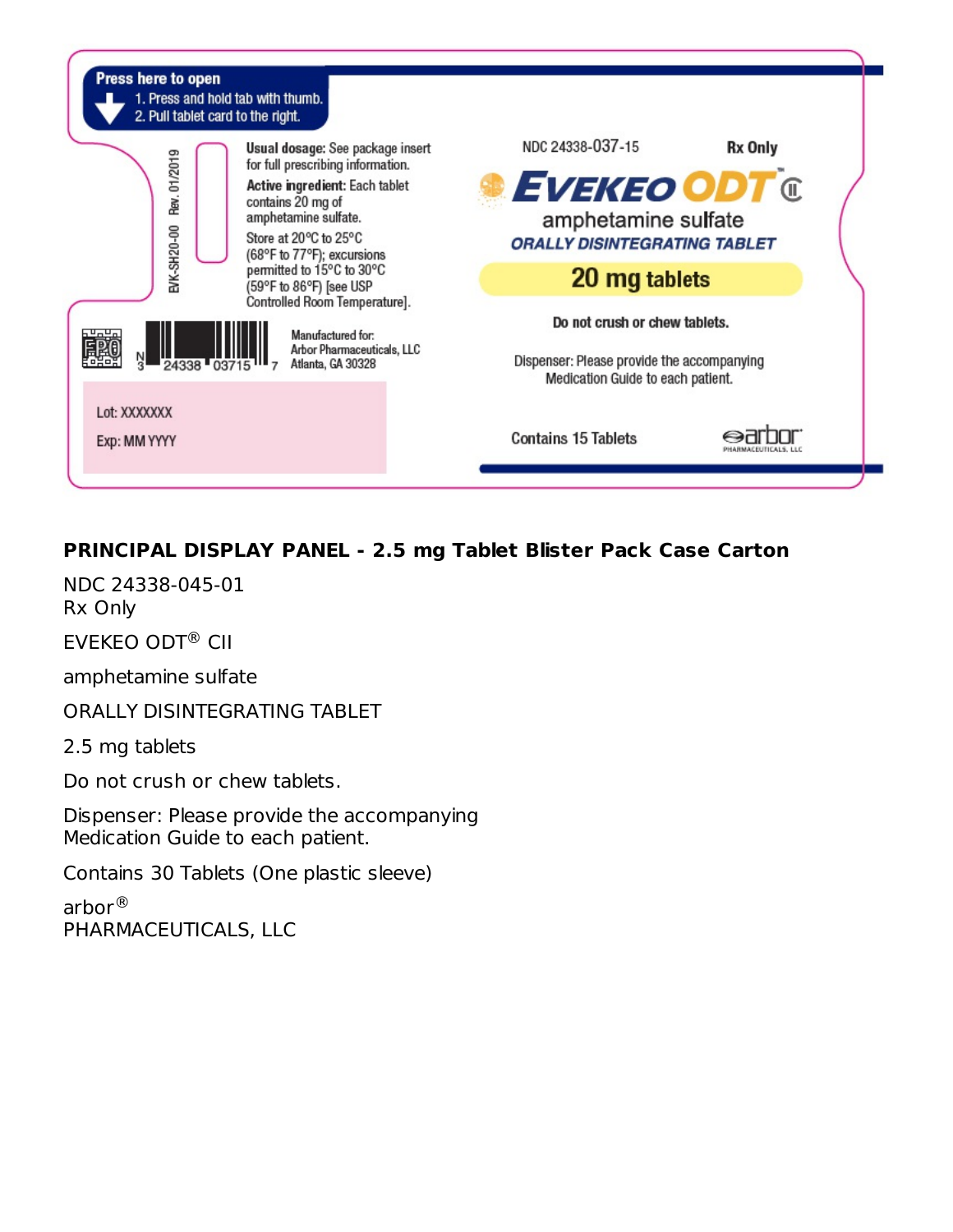#### Glue Area **JOUP®** Rev. 6/2020 B/K-TC-25-00 Adare Pharmaceuticals, Inc. Vandalia, OH 45377 24338 04501 ٤g Pharmaceuticals, LLC Atlanta, GA 30328 by Evekeo 00T<sup>®</sup> manufactured for Arbor in the provided plastic sleeve. Store EVEKEO 0DT blister packs Room Temperature]. Door Terressing and SP 04 150 controlled<br>(599 to 86° F) [see USP Controlled<br>Door Terressing and the roof of the mouth until it fully dssolves. The tablet can be moved around between the torgue Store at 20°C to 25°C (68°F to 77°F); to dissolve in saliva without chewing or crushing. dib utyl sebacate, malic acid and sucralose . Place the whole tablet on the tongue and allow anhydrous citric acid, magnesium stearate, the foil-lined blister pack. ethylcelluloss, amino methacrylate copolymer, . Hemove the tablet by pushing it through the back of microcrystalline celuloss, crospovidone, Inactive ingredients: mannitol, silicified . Use dry hands to open the blister. amphetamine sulfate. ready to take or give it. Do not store the tablet for future use. Active ingredient: Each tablet contains 2.5 mg of . The tablet should remain in the blister pack until you are uodsmotni gnidnasenq. Usual Dosage: See padcage insert for full pustructions for Use Contains 30 Tablets (One plastic sleeve) **JOQJE®** stada pheast ORALLY DISINTEGRATING TABLET anphetamine sulfate » Г*иекео Ор* Ге NDC 24338-045-01 Rx Only *EVEKEO ODT ®* amphetamine sulfate **ORALLY DISINTEGRATING TABLET** 2.5 mg tablets Do not crush or chew tablets. Dispenser: Please provide the accompanying Medication Guide to each patient. Contains 30 Tablets (One plastic sleeve) ⊖arbor EVEKEO ODT  $\mathbf \epsilon$ amphetamine sulfate **ORALLY DISINTEGRATING TABLET** 2.5 mg tablets earbor Contains 30 Tablets (One plastic sleeve)

# **EVEKEO ODT**

amphetamine sulfate tablet, orally disintegrating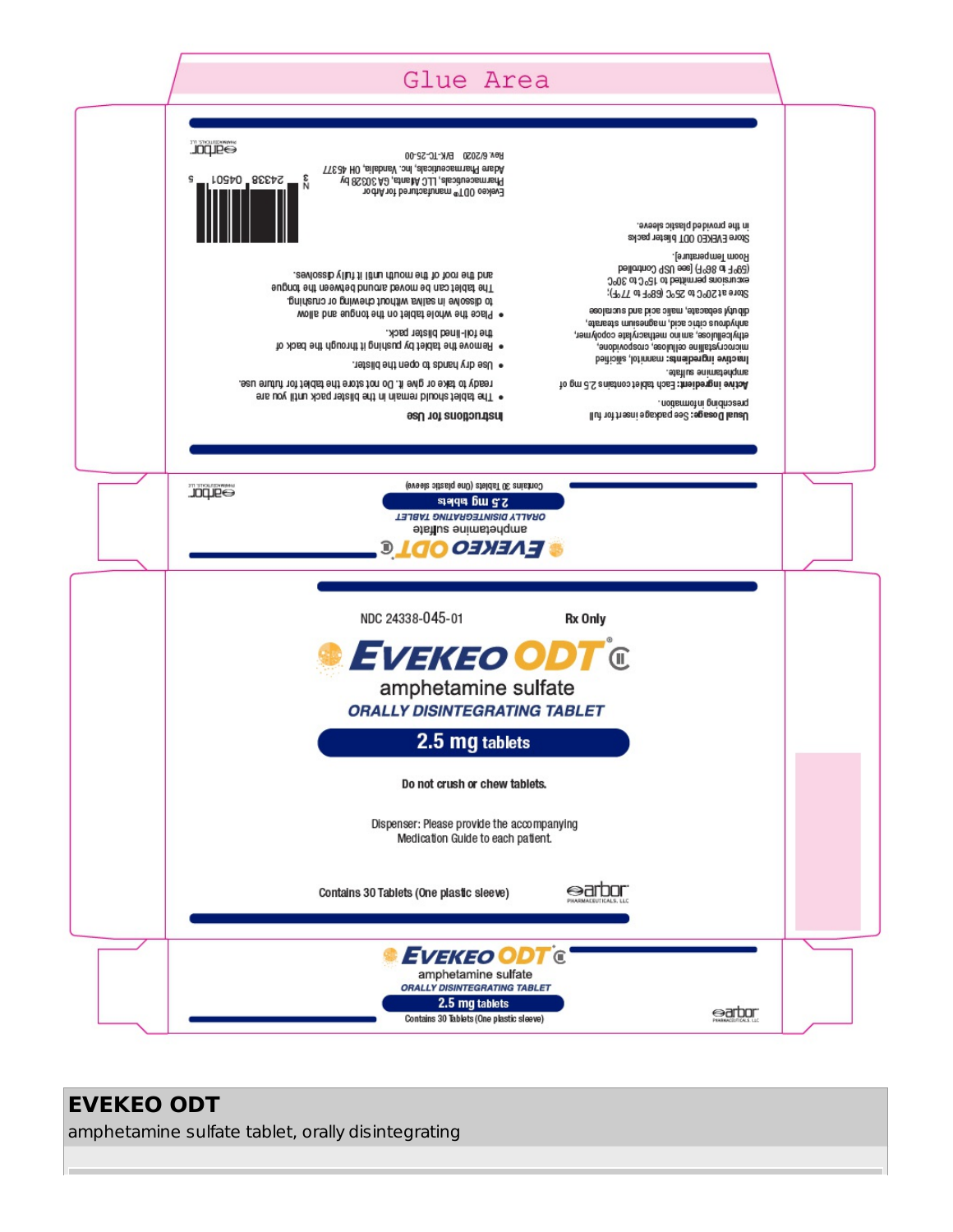|              | <b>Product Information</b>                                                        |                            |                                                                                             |                           |                     |                                       |       |                                     |  |
|--------------|-----------------------------------------------------------------------------------|----------------------------|---------------------------------------------------------------------------------------------|---------------------------|---------------------|---------------------------------------|-------|-------------------------------------|--|
|              | <b>Product Type</b>                                                               |                            | HUMAN PRESCRIPTION DRUG                                                                     | <b>Item Code (Source)</b> | NDC:24338-031       |                                       |       |                                     |  |
|              | <b>Route of Administration</b>                                                    |                            | ORAL                                                                                        |                           | <b>DEA Schedule</b> |                                       |       |                                     |  |
|              |                                                                                   |                            |                                                                                             |                           |                     |                                       |       |                                     |  |
|              |                                                                                   |                            |                                                                                             |                           |                     |                                       |       |                                     |  |
|              | <b>Active Ingredient/Active Moiety</b>                                            |                            |                                                                                             |                           |                     |                                       |       |                                     |  |
|              |                                                                                   |                            | <b>Ingredient Name</b>                                                                      |                           |                     | <b>Basis of Strength Strength</b>     |       |                                     |  |
|              | UNII: CK833KGX7E)                                                                 |                            | AMPHETAMINE SULFATE (UNII: 6DPV8NK46S) (AMPHETAMINE -                                       |                           |                     | AMPHETAMINE SULFATE 5 mg              |       |                                     |  |
|              |                                                                                   |                            |                                                                                             |                           |                     |                                       |       |                                     |  |
|              |                                                                                   |                            |                                                                                             |                           |                     |                                       |       |                                     |  |
|              | <b>Inactive Ingredients</b>                                                       |                            |                                                                                             |                           |                     |                                       |       |                                     |  |
|              |                                                                                   |                            | <b>Ingredient Name</b>                                                                      |                           |                     |                                       |       | <b>Strength</b>                     |  |
|              | mannitol (UNII: 30WL53L36A)                                                       |                            |                                                                                             |                           |                     |                                       |       |                                     |  |
|              | microcrystalline cellulose (UNII: OP1R32D61U)                                     |                            |                                                                                             |                           |                     |                                       |       |                                     |  |
|              | crospovidone (UNII: 2S7830E561)<br>ethylcellulose, unspecified (UNII: 7Z8S9VYZ4B) |                            |                                                                                             |                           |                     |                                       |       |                                     |  |
|              | 905HNO1SIH)                                                                       |                            | dimethylaminoethyl methacrylate - butyl methacrylate - methyl methacrylate copolymer (UNII: |                           |                     |                                       |       |                                     |  |
|              | anhydrous citric acid (UNII: XF417D3PSL)                                          |                            |                                                                                             |                           |                     |                                       |       |                                     |  |
|              | magnesium stearate (UNII: 70097M6I30)                                             |                            |                                                                                             |                           |                     |                                       |       |                                     |  |
|              | dibutyl sebacate (UNII: 4W5IH7FLNY)                                               |                            |                                                                                             |                           |                     |                                       |       |                                     |  |
|              | malic acid (UNII: 817L1N4CKP)                                                     |                            |                                                                                             |                           |                     |                                       |       |                                     |  |
|              | sucralose (UNII: 96K6UQ3ZD4)                                                      |                            |                                                                                             |                           |                     |                                       |       |                                     |  |
|              |                                                                                   |                            |                                                                                             |                           |                     |                                       |       |                                     |  |
|              | <b>Product Characteristics</b>                                                    |                            |                                                                                             |                           |                     |                                       |       |                                     |  |
|              | Color                                                                             | WHITE (white to off-white) |                                                                                             |                           | <b>Score</b>        |                                       |       | no score                            |  |
|              | <b>Shape</b>                                                                      |                            | ROUND (flat-faced, radius-edged)                                                            |                           | <b>Size</b>         |                                       |       | 7 <sub>mm</sub>                     |  |
|              | <b>Flavor</b>                                                                     |                            |                                                                                             |                           |                     | <b>Imprint Code</b>                   | 5;EVI |                                     |  |
|              | <b>Contains</b>                                                                   |                            |                                                                                             |                           |                     |                                       |       |                                     |  |
|              |                                                                                   |                            |                                                                                             |                           |                     |                                       |       |                                     |  |
|              |                                                                                   |                            |                                                                                             |                           |                     |                                       |       |                                     |  |
|              | <b>Packaging</b>                                                                  |                            |                                                                                             |                           |                     |                                       |       |                                     |  |
| #            | <b>Item Code</b>                                                                  |                            | <b>Package Description</b>                                                                  |                           |                     | <b>Marketing Start</b><br><b>Date</b> |       | <b>Marketing End</b><br><b>Date</b> |  |
| 1            | NDC:24338-<br>031-01                                                              | 1 in 1 CARTON              |                                                                                             |                           | 06/28/2019          |                                       |       |                                     |  |
| 1            | NDC:24338-<br>031-30                                                              | 1 in 1 CASE                |                                                                                             |                           |                     |                                       |       |                                     |  |
| $\mathbf{1}$ |                                                                                   | Product                    | 30 in 1 BLISTER PACK; Type 0: Not a Combination                                             |                           |                     |                                       |       |                                     |  |
|              |                                                                                   |                            |                                                                                             |                           |                     |                                       |       |                                     |  |
|              | <b>Marketing Information</b>                                                      |                            |                                                                                             |                           |                     |                                       |       |                                     |  |
|              | <b>Marketing</b><br><b>Category</b>                                               |                            | <b>Application Number or Monograph</b><br><b>Citation</b>                                   |                           |                     | <b>Marketing Start</b><br><b>Date</b> |       | <b>Marketing End</b><br><b>Date</b> |  |
| <b>NDA</b>   |                                                                                   | NDA209905                  |                                                                                             |                           | 06/28/2019          |                                       |       |                                     |  |
|              |                                                                                   |                            |                                                                                             |                           |                     |                                       |       |                                     |  |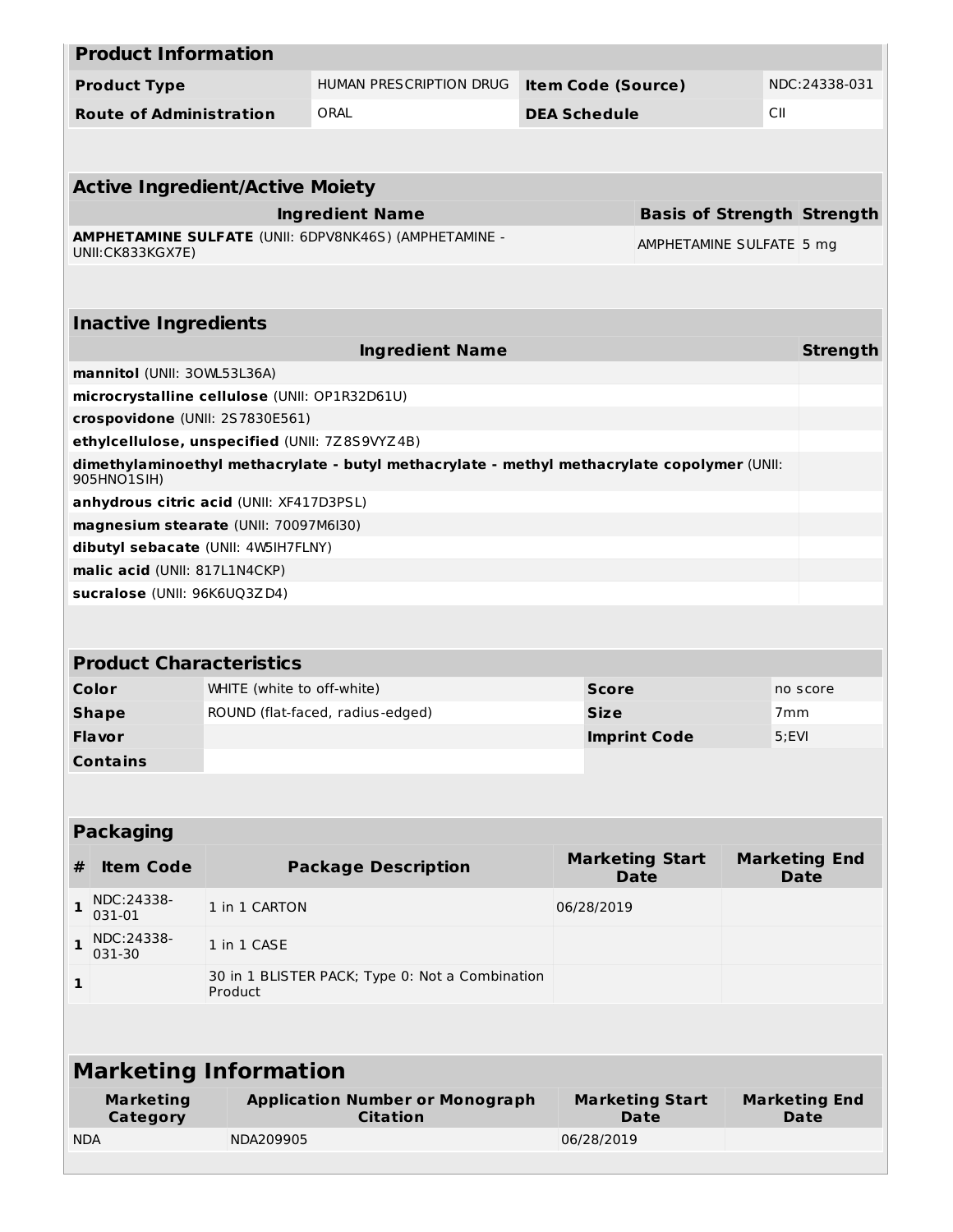|   | <b>EVEKEO ODT</b>                              |                            |                                                                                             |  |                           |                           |     |                                   |  |
|---|------------------------------------------------|----------------------------|---------------------------------------------------------------------------------------------|--|---------------------------|---------------------------|-----|-----------------------------------|--|
|   |                                                |                            | amphetamine sulfate tablet, orally disintegrating                                           |  |                           |                           |     |                                   |  |
|   |                                                |                            |                                                                                             |  |                           |                           |     |                                   |  |
|   | <b>Product Information</b>                     |                            |                                                                                             |  |                           |                           |     |                                   |  |
|   |                                                |                            |                                                                                             |  |                           |                           |     |                                   |  |
|   | <b>Product Type</b>                            |                            | HUMAN PRESCRIPTION DRUG                                                                     |  | <b>Item Code (Source)</b> |                           |     | NDC:24338-033                     |  |
|   | <b>Route of Administration</b>                 |                            | ORAL                                                                                        |  | <b>DEA Schedule</b>       |                           | СII |                                   |  |
|   |                                                |                            |                                                                                             |  |                           |                           |     |                                   |  |
|   |                                                |                            |                                                                                             |  |                           |                           |     |                                   |  |
|   | <b>Active Ingredient/Active Moiety</b>         |                            |                                                                                             |  |                           |                           |     |                                   |  |
|   |                                                |                            | <b>Ingredient Name</b>                                                                      |  |                           |                           |     | <b>Basis of Strength Strength</b> |  |
|   | UNII:CK833KGX7E)                               |                            | AMPHETAMINE SULFATE (UNII: 6DPV8NK46S) (AMPHETAMINE -                                       |  |                           | AMPHETAMINE SULFATE 10 mg |     |                                   |  |
|   |                                                |                            |                                                                                             |  |                           |                           |     |                                   |  |
|   |                                                |                            |                                                                                             |  |                           |                           |     |                                   |  |
|   | <b>Inactive Ingredients</b>                    |                            |                                                                                             |  |                           |                           |     |                                   |  |
|   |                                                |                            | <b>Ingredient Name</b>                                                                      |  |                           |                           |     | <b>Strength</b>                   |  |
|   | mannitol (UNII: 30WL53L36A)                    |                            |                                                                                             |  |                           |                           |     |                                   |  |
|   | microcrystalline cellulose (UNII: OP1R32D61U)  |                            |                                                                                             |  |                           |                           |     |                                   |  |
|   | crospovidone (UNII: 2S7830E561)                |                            |                                                                                             |  |                           |                           |     |                                   |  |
|   | ethylcellulose, unspecified (UNII: 7Z8S9VYZ4B) |                            |                                                                                             |  |                           |                           |     |                                   |  |
|   |                                                |                            | dimethylaminoethyl methacrylate - butyl methacrylate - methyl methacrylate copolymer (UNII: |  |                           |                           |     |                                   |  |
|   | 905HNO1SIH)                                    |                            |                                                                                             |  |                           |                           |     |                                   |  |
|   | anhydrous citric acid (UNII: XF417D3PSL)       |                            |                                                                                             |  |                           |                           |     |                                   |  |
|   | magnesium stearate (UNII: 70097M6I30)          |                            |                                                                                             |  |                           |                           |     |                                   |  |
|   | dibutyl sebacate (UNII: 4W5IH7FLNY)            |                            |                                                                                             |  |                           |                           |     |                                   |  |
|   | malic acid (UNII: 817L1N4CKP)                  |                            |                                                                                             |  |                           |                           |     |                                   |  |
|   | sucralose (UNII: 96K6UQ3ZD4)                   |                            |                                                                                             |  |                           |                           |     |                                   |  |
|   |                                                |                            |                                                                                             |  |                           |                           |     |                                   |  |
|   | <b>Product Characteristics</b>                 |                            |                                                                                             |  |                           |                           |     |                                   |  |
|   | Color                                          | WHITE (white to off-white) |                                                                                             |  | <b>Score</b>              |                           |     | no score                          |  |
|   | <b>Shape</b>                                   |                            | ROUND (flat-faced, radius-edged)                                                            |  | <b>Size</b>               |                           | 8mm |                                   |  |
|   | <b>Flavor</b>                                  |                            |                                                                                             |  |                           | <b>Imprint Code</b>       |     | $10;$ EVI                         |  |
|   | <b>Contains</b>                                |                            |                                                                                             |  |                           |                           |     |                                   |  |
|   |                                                |                            |                                                                                             |  |                           |                           |     |                                   |  |
|   |                                                |                            |                                                                                             |  |                           |                           |     |                                   |  |
|   | <b>Packaging</b>                               |                            |                                                                                             |  |                           |                           |     |                                   |  |
|   |                                                |                            |                                                                                             |  |                           | <b>Marketing Start</b>    |     | <b>Marketing End</b>              |  |
| # | <b>Item Code</b>                               |                            | <b>Package Description</b>                                                                  |  |                           | <b>Date</b>               |     | <b>Date</b>                       |  |
| 1 | NDC:24338-<br>033-01                           | 1 in 1 CARTON              |                                                                                             |  | 06/28/2019                |                           |     |                                   |  |
| 1 | NDC:24338-<br>033-30                           | 1 in 1 CASE                |                                                                                             |  |                           |                           |     |                                   |  |
| 1 |                                                | Product                    | 30 in 1 BLISTER PACK; Type 0: Not a Combination                                             |  |                           |                           |     |                                   |  |
|   |                                                |                            |                                                                                             |  |                           |                           |     |                                   |  |
|   |                                                |                            |                                                                                             |  |                           |                           |     |                                   |  |
|   | <b>Marketing Information</b>                   |                            |                                                                                             |  |                           |                           |     |                                   |  |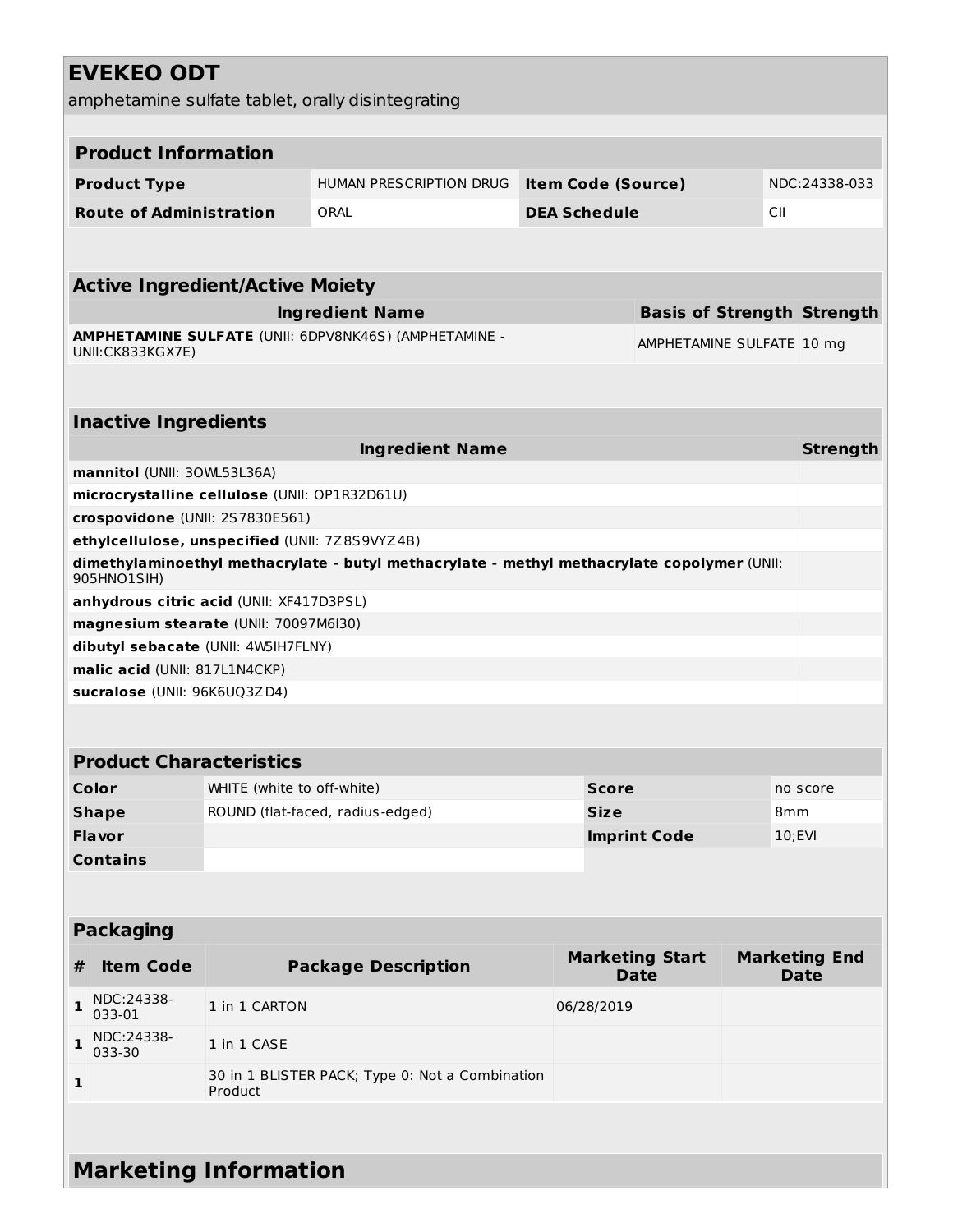| Marketing  | <b>Application Number or Monograph</b> | <b>Marketing Start</b> | <b>Marketing End</b> |  |  |
|------------|----------------------------------------|------------------------|----------------------|--|--|
| Category   | <b>Citation</b>                        | Date                   | Date                 |  |  |
| <b>NDA</b> | NDA209905                              | 06/28/2019             |                      |  |  |

|              | <b>EVEKEO ODT</b>                              |                            |                                                                                             |                           |                                       |                  |                                     |
|--------------|------------------------------------------------|----------------------------|---------------------------------------------------------------------------------------------|---------------------------|---------------------------------------|------------------|-------------------------------------|
|              |                                                |                            | amphetamine sulfate tablet, orally disintegrating                                           |                           |                                       |                  |                                     |
|              |                                                |                            |                                                                                             |                           |                                       |                  |                                     |
|              | <b>Product Information</b>                     |                            |                                                                                             |                           |                                       |                  |                                     |
|              | <b>Product Type</b>                            |                            | HUMAN PRESCRIPTION DRUG                                                                     | <b>Item Code (Source)</b> |                                       |                  | NDC:24338-035                       |
|              | <b>Route of Administration</b>                 |                            | ORAL                                                                                        | <b>DEA Schedule</b>       |                                       | СII              |                                     |
|              |                                                |                            |                                                                                             |                           |                                       |                  |                                     |
|              |                                                |                            |                                                                                             |                           |                                       |                  |                                     |
|              | <b>Active Ingredient/Active Moiety</b>         |                            |                                                                                             |                           |                                       |                  |                                     |
|              |                                                |                            | <b>Ingredient Name</b>                                                                      |                           | <b>Basis of Strength Strength</b>     |                  |                                     |
|              | UNII: CK833KGX7E)                              |                            | <b>AMPHETAMINE SULFATE (UNII: 6DPV8NK46S) (AMPHETAMINE -</b>                                |                           | AMPHETAMINE SULFATE 15 mg             |                  |                                     |
|              |                                                |                            |                                                                                             |                           |                                       |                  |                                     |
|              |                                                |                            |                                                                                             |                           |                                       |                  |                                     |
|              | <b>Inactive Ingredients</b>                    |                            |                                                                                             |                           |                                       |                  |                                     |
|              |                                                |                            | <b>Ingredient Name</b>                                                                      |                           |                                       |                  | <b>Strength</b>                     |
|              | mannitol (UNII: 30WL53L36A)                    |                            |                                                                                             |                           |                                       |                  |                                     |
|              | microcrystalline cellulose (UNII: OP1R32D61U)  |                            |                                                                                             |                           |                                       |                  |                                     |
|              | crospovidone (UNII: 2S7830E561)                |                            |                                                                                             |                           |                                       |                  |                                     |
|              | ethylcellulose, unspecified (UNII: 7Z8S9VYZ4B) |                            |                                                                                             |                           |                                       |                  |                                     |
|              | 905HNO1SIH)                                    |                            | dimethylaminoethyl methacrylate - butyl methacrylate - methyl methacrylate copolymer (UNII: |                           |                                       |                  |                                     |
|              | anhydrous citric acid (UNII: XF417D3PSL)       |                            |                                                                                             |                           |                                       |                  |                                     |
|              | magnesium stearate (UNII: 70097M6I30)          |                            |                                                                                             |                           |                                       |                  |                                     |
|              | dibutyl sebacate (UNII: 4W5IH7FLNY)            |                            |                                                                                             |                           |                                       |                  |                                     |
|              | malic acid (UNII: 817L1N4CKP)                  |                            |                                                                                             |                           |                                       |                  |                                     |
|              | sucralose (UNII: 96K6UQ3ZD4)                   |                            |                                                                                             |                           |                                       |                  |                                     |
|              |                                                |                            |                                                                                             |                           |                                       |                  |                                     |
|              | <b>Product Characteristics</b>                 |                            |                                                                                             |                           |                                       |                  |                                     |
|              | Color                                          | WHITE (white to off-white) |                                                                                             | <b>Score</b>              |                                       |                  | no score                            |
|              | <b>Shape</b>                                   |                            | ROUND (flat-faced, radius-edged)                                                            | <b>Size</b>               |                                       | 10 <sub>mm</sub> |                                     |
|              | <b>Flavor</b>                                  |                            |                                                                                             |                           | <b>Imprint Code</b>                   | $15;$ EVI        |                                     |
|              | <b>Contains</b>                                |                            |                                                                                             |                           |                                       |                  |                                     |
|              |                                                |                            |                                                                                             |                           |                                       |                  |                                     |
|              | <b>Packaging</b>                               |                            |                                                                                             |                           |                                       |                  |                                     |
|              |                                                |                            |                                                                                             |                           |                                       |                  |                                     |
| #            | <b>Item Code</b>                               |                            | <b>Package Description</b>                                                                  |                           | <b>Marketing Start</b><br><b>Date</b> |                  | <b>Marketing End</b><br><b>Date</b> |
| 1            | NDC:24338-<br>035-01                           | 1 in 1 CARTON              |                                                                                             | 06/28/2019                |                                       |                  |                                     |
| $\mathbf{1}$ | NDC:24338-<br>035-30                           | 1 in 1 CASE                |                                                                                             |                           |                                       |                  |                                     |
|              |                                                |                            | 30 in 1 BLISTER PACK; Type 0: Not a Combination                                             |                           |                                       |                  |                                     |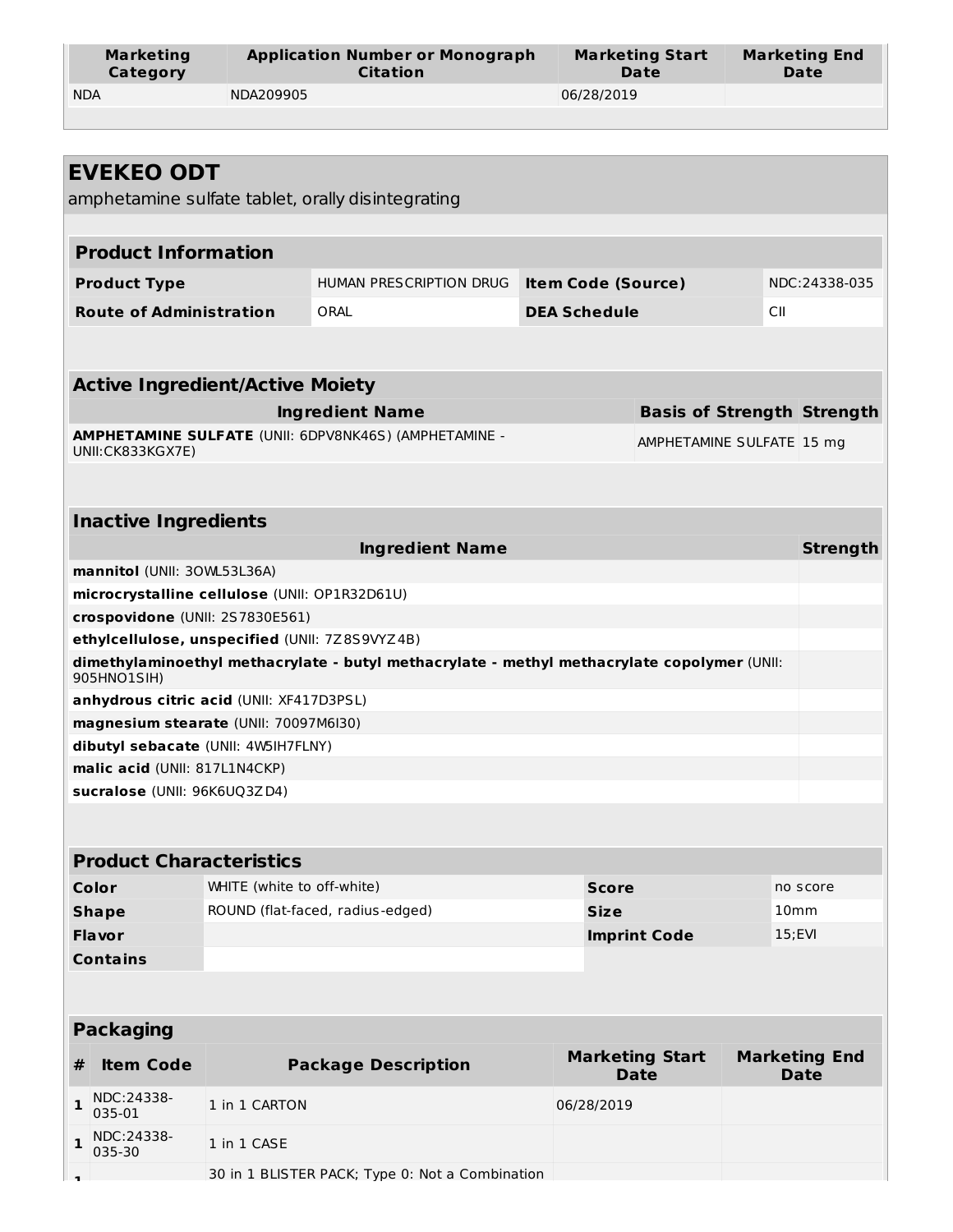| л.                           | Product                                                   |                                       |                                     |  |  |  |  |  |
|------------------------------|-----------------------------------------------------------|---------------------------------------|-------------------------------------|--|--|--|--|--|
|                              |                                                           |                                       |                                     |  |  |  |  |  |
|                              |                                                           |                                       |                                     |  |  |  |  |  |
| <b>Marketing Information</b> |                                                           |                                       |                                     |  |  |  |  |  |
| <b>Marketing</b><br>Category | <b>Application Number or Monograph</b><br><b>Citation</b> | <b>Marketing Start</b><br><b>Date</b> | <b>Marketing End</b><br><b>Date</b> |  |  |  |  |  |
| <b>NDA</b>                   | NDA209905                                                 | 06/28/2019                            |                                     |  |  |  |  |  |
|                              |                                                           |                                       |                                     |  |  |  |  |  |

# **EVEKEO ODT**

amphetamine sulfate tablet, orally disintegrating

|                 |                                |                                               | amphetamine sulfate tablet, orally disintegrating                                           |                     |                                            |                                   |  |        |                      |
|-----------------|--------------------------------|-----------------------------------------------|---------------------------------------------------------------------------------------------|---------------------|--------------------------------------------|-----------------------------------|--|--------|----------------------|
|                 |                                |                                               |                                                                                             |                     |                                            |                                   |  |        |                      |
|                 | <b>Product Information</b>     |                                               |                                                                                             |                     |                                            |                                   |  |        |                      |
|                 | <b>Product Type</b>            |                                               | HUMAN PRESCRIPTION DRUG                                                                     |                     | NDC:24338-037<br><b>Item Code (Source)</b> |                                   |  |        |                      |
|                 | <b>Route of Administration</b> |                                               | ORAL                                                                                        | <b>DEA Schedule</b> |                                            |                                   |  | CII    |                      |
|                 |                                |                                               |                                                                                             |                     |                                            |                                   |  |        |                      |
|                 |                                |                                               |                                                                                             |                     |                                            |                                   |  |        |                      |
|                 |                                | <b>Active Ingredient/Active Moiety</b>        |                                                                                             |                     |                                            |                                   |  |        |                      |
|                 |                                |                                               | <b>Ingredient Name</b>                                                                      |                     |                                            | <b>Basis of Strength Strength</b> |  |        |                      |
|                 | UNII:CK833KGX7E)               |                                               | AMPHETAMINE SULFATE (UNII: 6DPV8NK46S) (AMPHETAMINE -                                       |                     |                                            | AMPHETAMINE SULFATE 20 mg         |  |        |                      |
|                 |                                |                                               |                                                                                             |                     |                                            |                                   |  |        |                      |
|                 |                                |                                               |                                                                                             |                     |                                            |                                   |  |        |                      |
|                 | <b>Inactive Ingredients</b>    |                                               |                                                                                             |                     |                                            |                                   |  |        |                      |
|                 |                                |                                               | <b>Ingredient Name</b>                                                                      |                     |                                            |                                   |  |        | <b>Strength</b>      |
|                 | mannitol (UNII: 30WL53L36A)    |                                               |                                                                                             |                     |                                            |                                   |  |        |                      |
|                 |                                | microcrystalline cellulose (UNII: OP1R32D61U) |                                                                                             |                     |                                            |                                   |  |        |                      |
|                 |                                | crospovidone (UNII: 2S7830E561)               |                                                                                             |                     |                                            |                                   |  |        |                      |
|                 |                                |                                               | ethylcellulose, unspecified (UNII: 7Z8S9VYZ4B)                                              |                     |                                            |                                   |  |        |                      |
| 905HNO1SIH)     |                                |                                               | dimethylaminoethyl methacrylate - butyl methacrylate - methyl methacrylate copolymer (UNII: |                     |                                            |                                   |  |        |                      |
|                 |                                | anhydrous citric acid (UNII: XF417D3PSL)      |                                                                                             |                     |                                            |                                   |  |        |                      |
|                 |                                | magnesium stearate (UNII: 70097M6I30)         |                                                                                             |                     |                                            |                                   |  |        |                      |
|                 |                                | dibutyl sebacate (UNII: 4W5IH7FLNY)           |                                                                                             |                     |                                            |                                   |  |        |                      |
|                 |                                | malic acid (UNII: 817L1N4CKP)                 |                                                                                             |                     |                                            |                                   |  |        |                      |
|                 |                                | sucralose (UNII: 96K6UQ3ZD4)                  |                                                                                             |                     |                                            |                                   |  |        |                      |
|                 |                                |                                               |                                                                                             |                     |                                            |                                   |  |        |                      |
|                 |                                | <b>Product Characteristics</b>                |                                                                                             |                     |                                            |                                   |  |        |                      |
| Color           |                                | WHITE (white to off-white)                    |                                                                                             |                     | <b>Score</b>                               |                                   |  |        | no score             |
| <b>Shape</b>    |                                |                                               | ROUND (flat-faced, radius-edged)                                                            |                     | <b>Size</b>                                |                                   |  | 10mm   |                      |
| <b>Flavor</b>   |                                |                                               |                                                                                             |                     |                                            | <b>Imprint Code</b>               |  | 20;EVI |                      |
| <b>Contains</b> |                                |                                               |                                                                                             |                     |                                            |                                   |  |        |                      |
|                 |                                |                                               |                                                                                             |                     |                                            |                                   |  |        |                      |
|                 | <b>Packaging</b>               |                                               |                                                                                             |                     |                                            |                                   |  |        |                      |
| #               | <b>Item Code</b>               |                                               | <b>Package Description</b>                                                                  |                     |                                            | <b>Marketing Start</b>            |  |        | <b>Marketing End</b> |
|                 |                                |                                               |                                                                                             |                     |                                            | <b>Date</b>                       |  |        | <b>Date</b>          |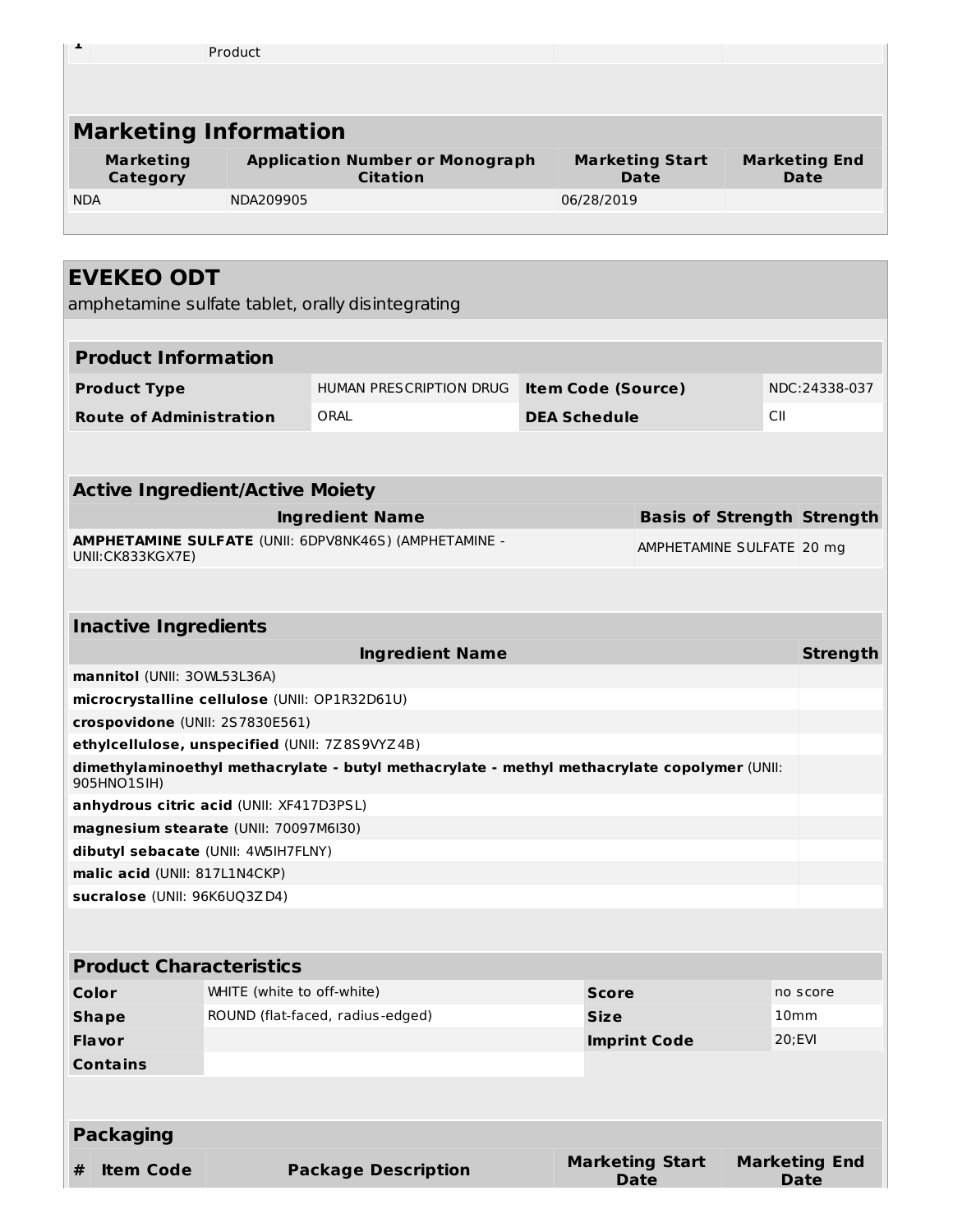|                              | NDC:24338-<br>037-02         | 2 in 1 CARTON                                              | 06/28/2019                     |                              |  |  |  |  |
|------------------------------|------------------------------|------------------------------------------------------------|--------------------------------|------------------------------|--|--|--|--|
|                              | NDC:24338-<br>037-15         | 1 in 1 CASE                                                |                                |                              |  |  |  |  |
| $\mathbf{1}$                 |                              | 15 in 1 BLISTER PACK; Type 0: Not a Combination<br>Product |                                |                              |  |  |  |  |
|                              |                              |                                                            |                                |                              |  |  |  |  |
| <b>Marketing Information</b> |                              |                                                            |                                |                              |  |  |  |  |
|                              | <b>Marketing</b><br>Category | <b>Application Number or Monograph</b><br><b>Citation</b>  | <b>Marketing Start</b><br>Date | <b>Marketing End</b><br>Date |  |  |  |  |
| <b>NDA</b>                   |                              | NDA209905                                                  | 06/28/2019                     |                              |  |  |  |  |
|                              |                              |                                                            |                                |                              |  |  |  |  |

| <b>EVEKEO ODT</b>                                                                                          |                                            |                                  |                     |                                   |                 |                 |  |  |  |
|------------------------------------------------------------------------------------------------------------|--------------------------------------------|----------------------------------|---------------------|-----------------------------------|-----------------|-----------------|--|--|--|
| amphetamine sulfate tablet, orally disintegrating                                                          |                                            |                                  |                     |                                   |                 |                 |  |  |  |
|                                                                                                            |                                            |                                  |                     |                                   |                 |                 |  |  |  |
| <b>Product Information</b>                                                                                 |                                            |                                  |                     |                                   |                 |                 |  |  |  |
| <b>Product Type</b>                                                                                        |                                            | <b>HUMAN PRESCRIPTION DRUG</b>   |                     | <b>Item Code (Source)</b>         |                 | NDC:24338-045   |  |  |  |
| <b>Route of Administration</b>                                                                             |                                            | ORAI                             | <b>DEA Schedule</b> | CIL                               |                 |                 |  |  |  |
|                                                                                                            |                                            |                                  |                     |                                   |                 |                 |  |  |  |
|                                                                                                            |                                            |                                  |                     |                                   |                 |                 |  |  |  |
| <b>Active Ingredient/Active Moiety</b>                                                                     |                                            |                                  |                     |                                   |                 |                 |  |  |  |
|                                                                                                            |                                            | <b>Ingredient Name</b>           |                     | <b>Basis of Strength Strength</b> |                 |                 |  |  |  |
| AMPHETAMINE SULFATE (UNII: 6DPV8NK46S) (AMPHETAMINE -<br>AMPHETAMINE SULFATE 2.5 mg<br>UNII: CK833KGX7E)   |                                            |                                  |                     |                                   |                 |                 |  |  |  |
|                                                                                                            |                                            |                                  |                     |                                   |                 |                 |  |  |  |
|                                                                                                            |                                            |                                  |                     |                                   |                 |                 |  |  |  |
| <b>Inactive Ingredients</b>                                                                                |                                            |                                  |                     |                                   |                 |                 |  |  |  |
|                                                                                                            |                                            | <b>Ingredient Name</b>           |                     |                                   |                 | <b>Strength</b> |  |  |  |
| mannitol (UNII: 30WL53L36A)                                                                                |                                            |                                  |                     |                                   |                 |                 |  |  |  |
| microcrystalline cellulose (UNII: OP1R32D61U)                                                              |                                            |                                  |                     |                                   |                 |                 |  |  |  |
| crospovidone (UNII: 2S7830E561)                                                                            |                                            |                                  |                     |                                   |                 |                 |  |  |  |
| ethylcellulose, unspecified (UNII: 7Z8S9VYZ4B)                                                             |                                            |                                  |                     |                                   |                 |                 |  |  |  |
| dimethylaminoethyl methacrylate - butyl methacrylate - methyl methacrylate copolymer (UNII:<br>905HNO1SIH) |                                            |                                  |                     |                                   |                 |                 |  |  |  |
| anhydrous citric acid (UNII: XF417D3PSL)                                                                   |                                            |                                  |                     |                                   |                 |                 |  |  |  |
| magnesium stearate (UNII: 70097M6I30)                                                                      |                                            |                                  |                     |                                   |                 |                 |  |  |  |
| dibutyl sebacate (UNII: 4W5IH7FLNY)                                                                        |                                            |                                  |                     |                                   |                 |                 |  |  |  |
| malic acid (UNII: 817L1N4CKP)                                                                              |                                            |                                  |                     |                                   |                 |                 |  |  |  |
| sucralose (UNII: 96K6UQ3ZD4)                                                                               |                                            |                                  |                     |                                   |                 |                 |  |  |  |
|                                                                                                            |                                            |                                  |                     |                                   |                 |                 |  |  |  |
|                                                                                                            |                                            |                                  |                     |                                   |                 |                 |  |  |  |
| <b>Product Characteristics</b>                                                                             |                                            |                                  |                     |                                   |                 |                 |  |  |  |
| Color                                                                                                      | WHITE (white to off-white)<br><b>Score</b> |                                  | no score            |                                   |                 |                 |  |  |  |
| <b>Shape</b>                                                                                               |                                            | ROUND (flat-faced, radius-edged) | <b>Size</b>         |                                   | 7 <sub>mm</sub> |                 |  |  |  |
| <b>Flavor</b>                                                                                              |                                            |                                  |                     | <b>Imprint Code</b>               | 2: E            |                 |  |  |  |

**Contains**